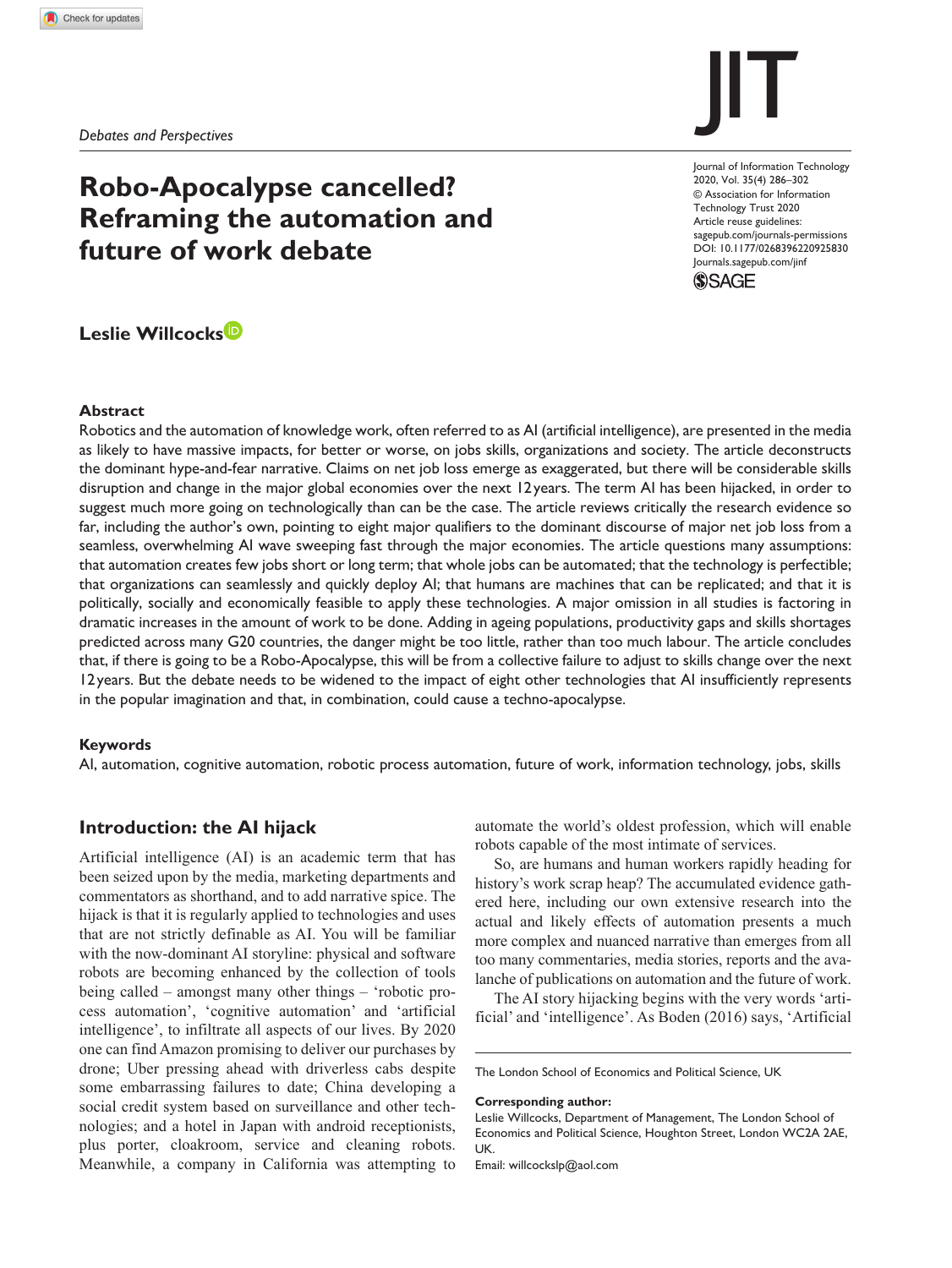Intelligence (AI) seeks to make computers do the sorts of things minds can do'. Today the term AI is often used when a machine mimics 'cognitive' and other functions that humans associate with human minds, for example, learning, problem solving, visioning, prediction and association. In contrast, in a more reserved view on AI, both Margaret Boden and leading AI researcher Igor Aleksander point out that AI (and AI-powered robots) can be neither conscious nor mindful. For Aleksander, 'intelligence' here addresses an algorithmic category of processes needing a human designer and cannot be equated to intelligence in human beings. Polson and Scott (2018), commenting on contemporary AI, suggest that 'if you chain lots of algorithms together in a clever way, you can produce "AI" defined more accurately and limitedly as "a domain-specific illusion of intelligent behaviour"'. Even by 2020, a lot of so-called AI would seem to me to be statistics on data steroids. Aleksander (2017) regrets the descriptor AI *–* 'smart computing would have done'. For him, after 60 years of intense scientific effort, intelligent robots that vie with the intelligence human beings exhibit is proving much more elusive than most contemporary accounts and predictions suggest.

The over-the-top, hijacked AI story has become too good to be false. The rhetoric runs way ahead of the reality and during the 2017–2019 period, unfortunately, an academic research term, AI, had become permanently hijacked not only to often misrepresent, certainly to add glamour to, product offerings, events and stories, but also to become a narrative wherein what is aspired to, or worried about, is conflated with actually existing capabilities – an example of a category error if ever there was one.

This is not to say that the existing AI technologies are not impressive. Moreover, the capabilities are increasing, and at a fast pace. Our own work manifestly demonstrates this (Lacity and Willcocks, 2018; Willcocks et al., 2019).<sup>1</sup> But, looking at hundreds of deployments and accumulating evidence, one can see, beyond the verbiage and claims, three main technologies: physical robots, robotic process automation (RPA) and cognitive automation (CA). Physical robots, driven by software, cover industrial work, for example, manufacturing, service work, for example, healthcare robots and such developments as driverless vehicles and delivery drones. RPA uses software to automate tasks previously performed by humans that use rules to process structured data to produce deterministic outcomes. It automates the repetitive, largely physical, clerical tasks typical of much office work. CA sees more sophisticated tools using software to automate or augment tasks that use inference-based algorithms to process structured and unstructured data to produce probabilistic outcomes (Lacity and Willcocks, 2018). This is the realm of machine and deep learning algorithms, visual processing and natural language processing, driven by the increasing availability of very large data sets, immense computing power and notable, continuing advances in memory and storage capacity.

Two points are to be noted in regard to the hijacking of the term AI and the over-inflated expectations of AI. First, the above three technologies are commonly called AI though neither add up to 'strong' or 'general intelligence', AI nor do they regularly meet the definitions Boden and Aleksander offered above. Second, while the market potential of AI is generally reported as huge, the estimates for actual size are not. The highest estimate for the RPA, CA and AI markets has been US\$4.1billion in 2018, rising to US\$46.5billion in 2024 (Lacity and Willcocks, 2018; Statista, 2019). Compared with the overall global information technology spend, reckoned by IDC (2019) to be US\$5trillion in 2019, rising to US\$6 trillion in 2022, these figures do not gel well with, and raise warning signs about, a storyline of fast, massive, unstoppable impacts of these AI branded technologies, including impacts on job numbers and work contents.<sup>2</sup> What is going on here?

# **'Hype or fear' – deciphering the AI narrative**

Looking at the bigger picture, it is not easy to pick your way through the media representations of the debate around AI, automation, robots and the future of work. Relevant sources and often-cited studies are, in fact, very variable in quality, evidence and rigour. But they seem to polarize around two storylines – hype or fear. These are repeated over and over in both public discourse and information systems studies. We have met these two storylines before in information systems studies as typical early stage responses to technology adoption (for example, O'Leary, 2008).

In the case of AI, the 'hype' storyline tells us that it is largely going to be fine and most of us are going to live in a well-run technologized world – let us call it 'Automotopia' – with more than enough goods, services and leisure. Technology will create jobs and provide solutions to multiple problems. There are many symbols for this but a typical one is a service robot deployed in service or care settings.<sup>3</sup> The assumptions embedded in this narrative are that technology will be a panacea, there will be massive benefits, the technology is perfectible, there will be few barriers and adoption will be quick and pervasive (see, for example, Kelly, 2016).

In contrast, the 'fear' vision is essentially dystopian, with sample headlines or article titles being *Who Owns The Robots Rules The World; How The Robots Will Take Your Job and Kill The Economy; and Robots could displace 10 million British workers.*<sup>4</sup> This polarized narrative – let's call it Robo-Apocalypse – also assumes quick and pervasive adoption of the technology, but sees it as displacing a huge number of physical and cognitive-based jobs across industries, and geographies, and at most levels in the organization. Here the assumptions are that automation means job displacement; that there will be little job creation; that societies, organizations and individuals will be ill-placed to respond to the rapid deployment of automation; and that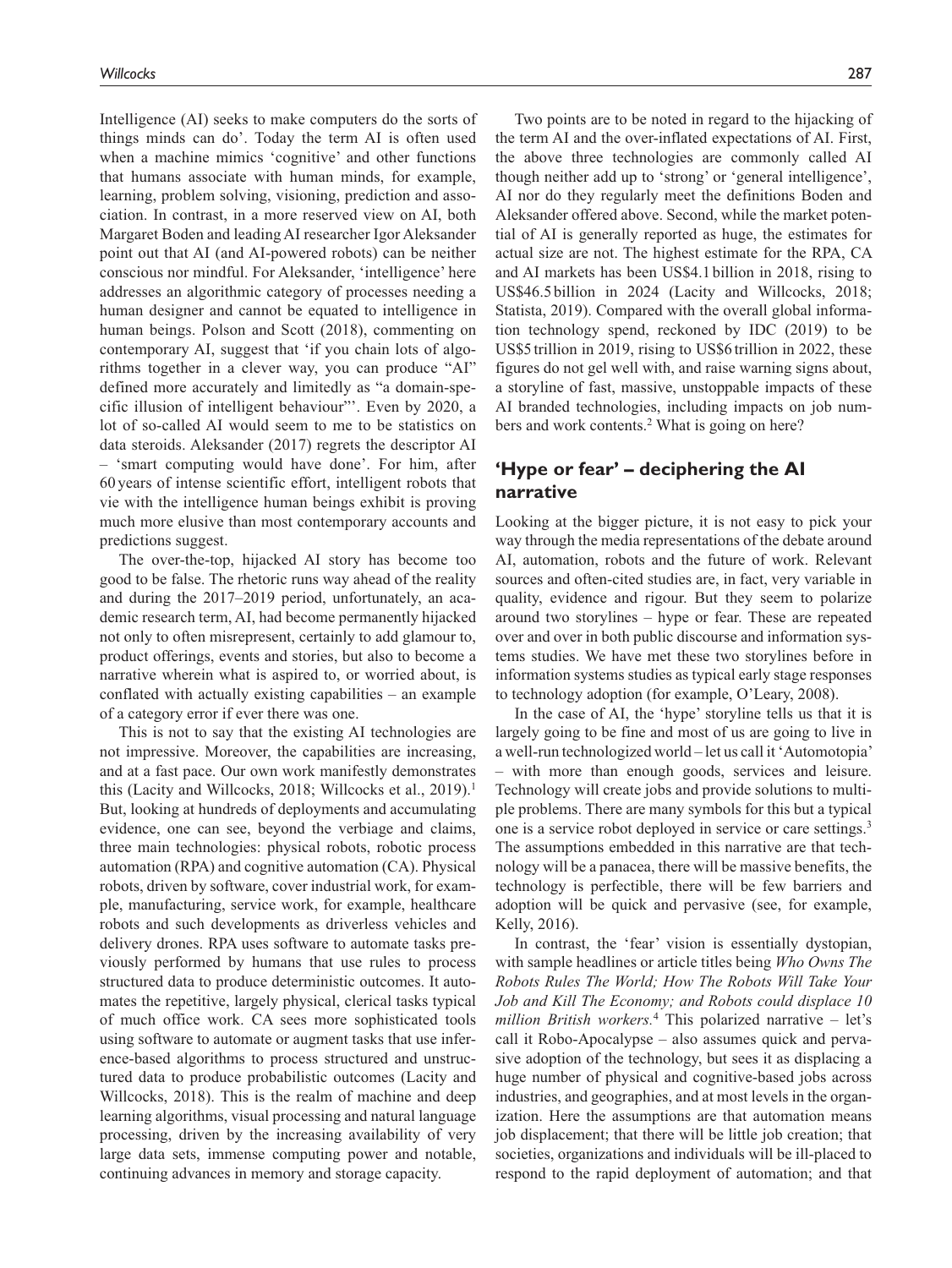human capabilities will have little role to play in the future of work.

Interestingly, the 'Automotopia' view is not well represented by detailed studies of, as opposed to speculations about, this optimistic scenario.<sup>5</sup> The 'Robo-Apocalypse' view does find more underpinning in thorough studies such as Richard and Daniel Susskind's *The Future of the Professions* and Martin Ford's *The Rise of the Robots.*<sup>6</sup> But other accumulating evidence and our own work over 4years suggest to information systems scholars, policy makers and the wider audience, a much more nuanced and complex narrative than the headlines shout at us on a daily basis, and less pessimistic conclusions than Ford and the Susskind's arrive at.

The studies since early 2016 have tended to be richer in data, and more fine-tuned in their analysis than the polarized debates in the media. Nevertheless, media reportage of AI tends to follow the hype or fear views, downplaying qualifications and counter-evidence actually often in the studies themselves to favour a dominant, simpler, certainly more seductive, storyline.7

We should exercise caution about the numbers used to support the above views. We have to become sceptical about the more macro studies on the technology and future job numbers. The problem with all too many is that they are projections going forward, with not necessarily good data sets, often carrying questionable, even tacit assumptions and few make their methodology transparent. Moreover, technology is a highly dynamic space, where trajectories are notoriously difficult to predict. Even if you take the best of the studies under purview, the limitations start to become clear quite quickly. For example, the still most quoted study in the media, and one of the most rigorous and admirable of its time, is by Frey and Osborne (2013). Looking at 2010 data for 702 occupations in the United States, they found that 47% of occupations were under high risk of being computerized. However, the researchers do not try to specify the speed of technology development, nor a time period for the loss of jobs – 'some unspecified number of years, perhaps a decade or two' – they say (p. 38). Nor do they attempt to predict the share and number of actual jobs lost (as opposed to, for example, jobs only being reconfigured in their task composition, but not lost).

There are several further limitations of the Frey and Osborne (2013) study that I would point to. First, the study, like many others in this area, does no analysis of jobs likely to be created by changes in work and technology. Second, it focuses on job and occupations, not on activities and tasks, nor the amount of work that needs to be done, which seems to be increasing exponentially (see below). Third, the study largely factors out the key bottleneck of how commercially feasible, viable and organizationally adoptable the emerging technologies are, that is, the long road to diffusion of innovation dilemma is ignored. The researchers do, however, point to three engineering barriers to computerization, that is, tasks that humans do that are not easily automatable. These are 'complex perception and manipulation tasks' (manual, finger, cramped workspace); 'creative intelligence' (involving novelty and value, originality, fine arts production) and 'social intelligence', including social perceptiveness and recognition of human emotion, for example, negotiation, persuasion and care. But the three concepts are not adequate for fully describing the multiple valuable human qualities that will continue to apply at work (see below; also, Colvin, 2015; Davenport and Kirby, 2016a, 2016b).

The research method employed in Frey and Osborne (2013, 2017) also reveals limitations. They labelled 70 jobs as automatable or not – a binary distinction, yet some of the jobs classified undoubtedly fell in between. They then used this training data to develop a machine learning programme to classify the other 632 occupations. Walsh (2017, 2018) found that 7% of the 70 jobs in the training set were classified differently, and wrongly, by their automated classifier. Small differences in the skills needed for a job can lead to large differences in the estimated probability. Walsh suggests that the machine learning methods used are somewhat unstable.<sup>8</sup> Walsh (2017, 2018) looks at 26 occupations covered by the study and questions the automated results for many of them. Is the probability of bicycle repair automation and watch repair really 94% and 97%, respectively? Walsh thinks it is unlikely these jobs will be automated at all. For an electrician and a hairdresser, the figures are 15% and 11%, respectively – Walsh thinks it should be lower. We dwell here on the minutiae of research methods because little tweaks in assumptions and methodology can make huge differences in the resultant findings.

We will move on to demonstrate that these are important, in some cases fundamental, omissions, if you want to arrive at a balanced view of what job losses are likely to be as a result of automation. However, media everywhere continue to quote the headline figure of 47% job loss as a result of automation without often stating any, certainly always downplaying most, of these critical qualifications to the storyline. Unfortunately, this 47% figure has become what Kahneman (2011) calls an 'anchor figure' from which media find it all too difficult to move. Another media case, perhaps, of too good to be false.

Recall that Frey and Osborne (2013, 2017) remains one of the more transparent and rigorous of the studies so far available.<sup>9</sup> It becomes highly necessary, therefore, to examine the studies, reports and research that have been produced more recently to find a way through them. We first look at job numbers.

#### **The strange case of the disappearing net job loss**

The first key point: there is little agreement on the overall figures for job losses as a result of automation. The studies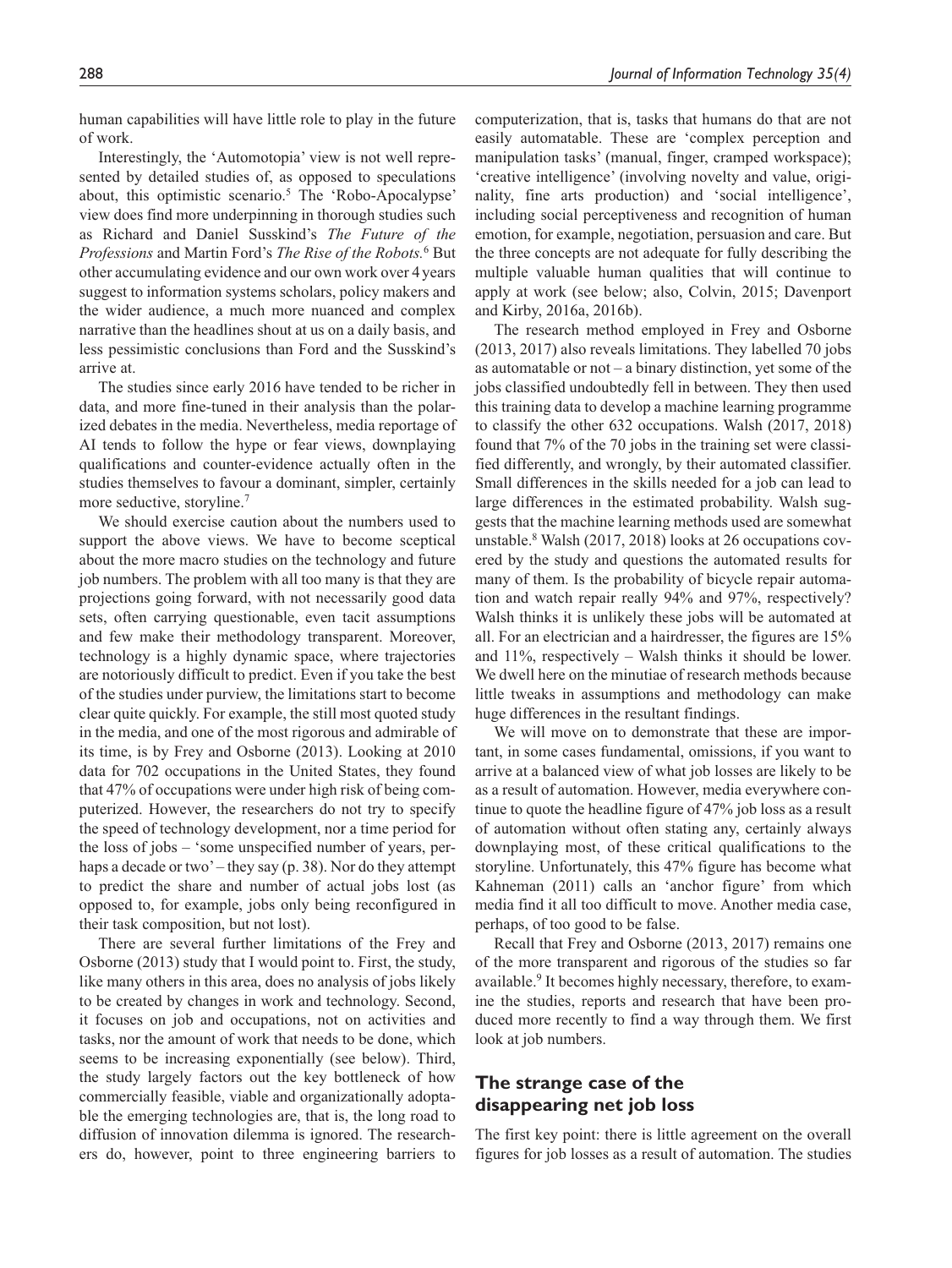are best seen as a starting point rather than definitive statements. All have some flawed assumptions and data weaknesses, hidden often by seemingly precise figures. Across the 2013–early 2019 period we reviewed the major published reports quoting statistics on automation and jobs. We can only draw upon them selectively here, but collectively, they provide a complex picture rather than a straightforward one of job displacement.

As we have seen, Frey and Osborne suggested that on an unstated time horizon 47% of current US occupations were under high threat from automation.<sup>10</sup> In 2016, Forrester Research estimated 16% of US jobs lost by 2025 (23million – about 11% of the extant US workforce), but also job gains of some 9% leaving a net loss of 7%. Their revised figures in Forrester Research (2017) suggested that robots will take 24.7 million jobs, but create 14.9 million new jobs by 2027, leading to a net loss of 9.8million jobs, again about 7% of the US workforce.<sup>11</sup>

A study by Arntz et al. (2016) for the Organisation for Economic Co-operation and Development (OECD) came to different figures. Re-running the US data using a taskbased rather than an occupation-based approach (see below), they found that only 9% of US individuals (not 47%) face high job automatability (i.e. in excess of 70% automatability). Using different, European data from 2012, it analysed the tasks within jobs (see below) and suggested that an average of 9% of OECD jobs would become highly automated within a decade.<sup>12</sup>

Assessing the methodologies used in the Frey and Osborne and Arntz et al. studies, Price Waterhouse Coopers  $(2017)^{13}$  attempted to reconcile these figures and concluded that up to 30% of UK jobs could potentially be at high risk of early automation by the early 2030s (comparisons are the United States 38%, Germany 35% and Japan 21%). However, the report suggests that not all such jobs may actually be automated due to a variety of economic, legal and regulatory reasons, and also makes the point that these studies do not factor in job creation.

By 2019, however, the picture of high job loss had changed dramatically, though not necessarily in the headlines. To get a global perspective, five major reports are worth highlighting. First, the World Economic Forum (2018a) surveyed 313 companies representing 15million workers in 20 economies for the period 2018–2022 and found automation replacing 0.98million jobs while creating 1.74million new ones. The Asia Development Bank (2018) was positive on net job creation from automation, pointing out that new technologies in the 2005–2015 period in 12 Asian economies had created 134million jobs compared with the 101million jobs lost through technology. Price Waterhouse Coopers (2018) estimated that the net job effect of automation in the United Kingdom from 2017 to 2037 would be a slight gain of 168,000 jobs (7.176million created, 7.008million displaced). McKinsey Global Institute (MGI) produced two reports based on scenario modelling for more than 800 occupations and their 2000 activities in 46 countries. MGI (2017) suggests that on a midpoint scenario some 15% or 400million workers could be displaced by adoption of automation from 2016 to 2030. However, this could be offset by seven major trends – rising incomes, more healthcare, investment in technology, infrastructure and buildings, energy transitions – improving energy efficiency, meeting climate challenges and more marketization of unpaid work. These trends could create anything between 390million and 590million jobs.

Meanwhile MGI (2018b, 2018c) examined the effect of five broad sets of AI technologies<sup>14</sup> and draws upon a 3000-corporation survey, a proprietary database of 400 potential use cases, and the MGI jobs database updated from MGI (2017). The report suggests that, 'overall, the adoption of AI may not have a significant impact on net employment in the long term. . . Our average global scenario suggests that total full time equivalent employment may remain flat at best compared with today' *(*pp. 44 and 45).15

What is startling here is that as time has gone by, the estimates for net job loss from automation have been disappearing to the point of being negligible – though of course, as we shall see, the net figures mask considerable disruption and skills shifts. There have to be serious qualifications to the Robo-Apocalypse narrative. We see eight major qualifiers, which individually undermine the usefulness of many job loss estimates, and collectively produce quite a compelling alternative, complex picture.

### **Qualifier 1 – job numbers versus tasks and activities**

Are whole jobs lost as a result of automation? Of key interest is the percentage of the job or activity that is automatable. MGI's Chui et al. (2015) picked up this point early. Some illustrations from their study include 80%–100% of a file clerk's work is automatable in the near future, 25% of landscaping and grounds-keeping work and more than 20% of a CEO's work. Chui et al. (2015) suggest about 73% of work preparing and serving food in restaurants (3million staff in the United States) could be done by robots – but ask, will 73% of those people really be replaced? Research by MGI (2017, 2018a, 2018b, 2018c) consistently shows that roughly half of the time spent on various tasks could theoretically be automated, but that on average, automation is likely to substitute no more than  $15\% - 17\%$  of existing time worked globally by 2030.

Studies that look at work activities as a better unit of analysis than whole jobs suggest that job restructuring will be the more normal pattern. Manyika et al. (2017) estimated that only 5% of jobs could be completely displaced by automation tools currently available. They suggest that in the United States 60% of workers could have 30% or more of their jobs automated, while 30% of US workers are in jobs where 50% or more of the work could be automated. MGI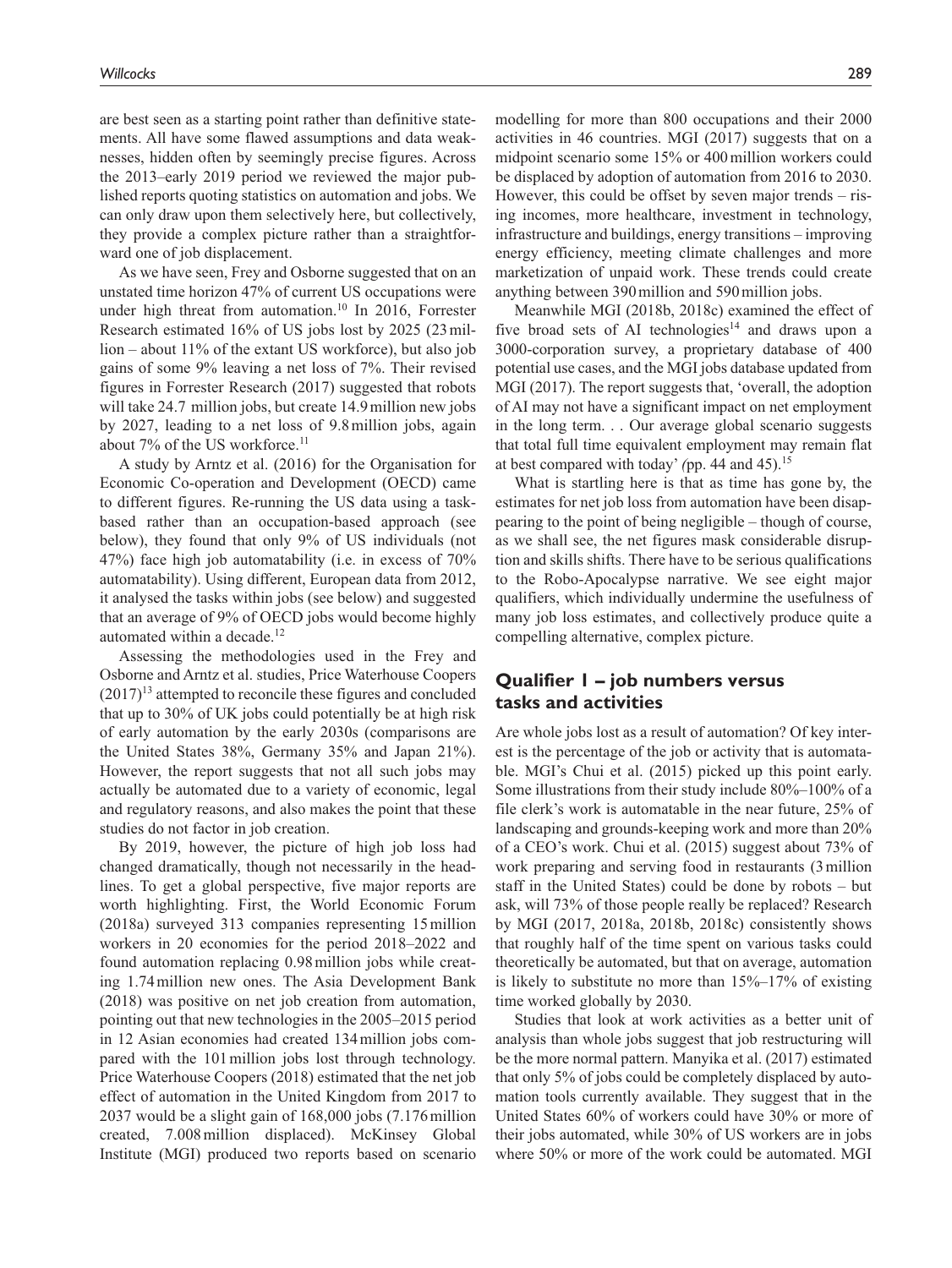(2018) suggests that less than 10% of jobs can be 90% automated by 2030. In their view, the consequences will be considerable role redefinition for many, and it is not just low wage, low skill jobs being impacted by automation. MGI (2017) gives additional detail on how this is likely to pan out between 2018 and 2030, suggesting that between 3% and 14% of workers will have to switch job categories.

Supporting this view, OECD (2016) data posit that while on average 9% of jobs are highly automatable, anything between 10% and 35% of jobs (depending on country) face a medium risk (50%–70%) of changes in task as a result of automation. Certainly, our own organizational-level research suggests that every person's job is likely to be changed by at least 25% on a 10-year time horizon, as technology increasingly permeates task performance (Lacity and Willcocks, 2018). The World Economic Forum (2018a, 2018b) and Price Waterhouse Coopers (2018) see the most likely scenario for most jobs is partial automation and work restructuring rather than the wholesale replacement of jobs.

### **Qualifier 2 – job creation from automation**

What impact will job creation have? With a few notable exceptions such as Forrester Research (2017) and Stewart et al. (2015), until 2018 very few studies focused on job creation from new technology, though job creation has invariably happened in the past. One pattern has been that process innovation enabled by technology has seen jobs lost, while product innovation has seen job gains. For example, one UK study estimated that around 6% of all UK (10% in London) jobs in 2013 did not exist in 1990. The new jobs related mostly to digital technologies. Price Waterhouse Coopers (2017) suggest that by the 2030s, 5% or more of UK jobs may be in areas related to new robotics and AI of a kind not existing now. In addition, the report sees the productivity and income generated from these innovations being recycled into additional spending, so generating demand that will generate extra jobs in less automatable sectors, for example, healthcare and personal services. MGI (2017) endorses this, suggesting that, as a result of automation, 8%–9% of workers in 2030 will be in occupations not existing before 2018.

New jobs, historically, also come from new services and business models and innovations that are made possible by changed technologies.16 For the United Kingdom, Deloitte (2016) estimated that over the previous 15 years, technology contributed to 800,000 job losses but also helped to create 3.3million new, higher skilled jobs. Reviewing the recent history of jobs and technology, Stewart et al. (2015) argued that the present debate is skewed towards job destruction. In practice, technology has substituted for labour as a source of energy, jobs have been created for the drivers of technological change, technology has created jobs in knowledge-intensive industries, and technological change has lowered expenditure on essentials, creating new demand and jobs. Machines replacing humans has resulted paradoxically in faster growth and, in time, rising employment. Is this time different? Stewart and colleagues believe not. Those who argue otherwise, for example, Brynjolfsson and McAfee (2015), tend to focus on the technological possibilities, rather than the many other more shaping nontechnological factors that have affected the speed and pervasiveness of technology adoption and job creation/ destruction in the past, and will continue to do so in the future. However, Manyika et al. (2017), Price Waterhouse Coopers (2017) and Forrester Research (2017) tend to support our own research (Lacity and Willcocks, 2018) that this prior pattern, if not the exact figures, is likely to repeat in the future as new work and new products and services are enabled by the technologies.

Arntz et al. (2016) put more focus on the possibilities for job creation. Using OECD data, they point out that laboursaving technologies have to be produced and this has already created a demand for labour in new sectors and occupations, along with jobs complementary to the new technologies. New technologies can boost a firm's competitiveness and so customer demand, creating new demand for labour.<sup>17</sup> In past waves of technological innovations, this is supported, with qualifications, by Mokyr et al. (2015). Reviewing many studies, they suggests that workers, at least in the long run, benefitted in terms of higher wages and income, although there is also evidence that there was at least a temporary increase in income inequality related to some technological innovations. At the same time, as in the past, automation and digitization are likely to be associated with large shifts within occupations and industries, pressuring workers to adjust to changing economic and working environments and skill needs.

Looking across the studies and at our own projections within organizations we have researched, it seems that across the next 10 years at least, for every 20 jobs lost another 13 could be created, before taking into account the further six qualifiers we discuss below (Lacity and Willcocks, 2018). In our own studies we are seeing new jobs developing around the technologies and their delivery within major business organizations. There are new, more technical jobs, but there are also a range of managerial and administrative jobs around maintenance and keeping the new technologies going. In business operations, automation also frees up people to focus on what people do well, and on work they could not previously have the time to do. A lot of recombination of tasks is already taking place, while technology can be, and is most frequently being used to complement and augment human strengths rather than substitute for them. Newly configured jobs emerge from this process of transition through work redesign. Automation also needs oversight. As yet we have not come across an automated system at work that does not need human attending and intervention. New jobs are also emerging from doing what machines are just not able to do and that require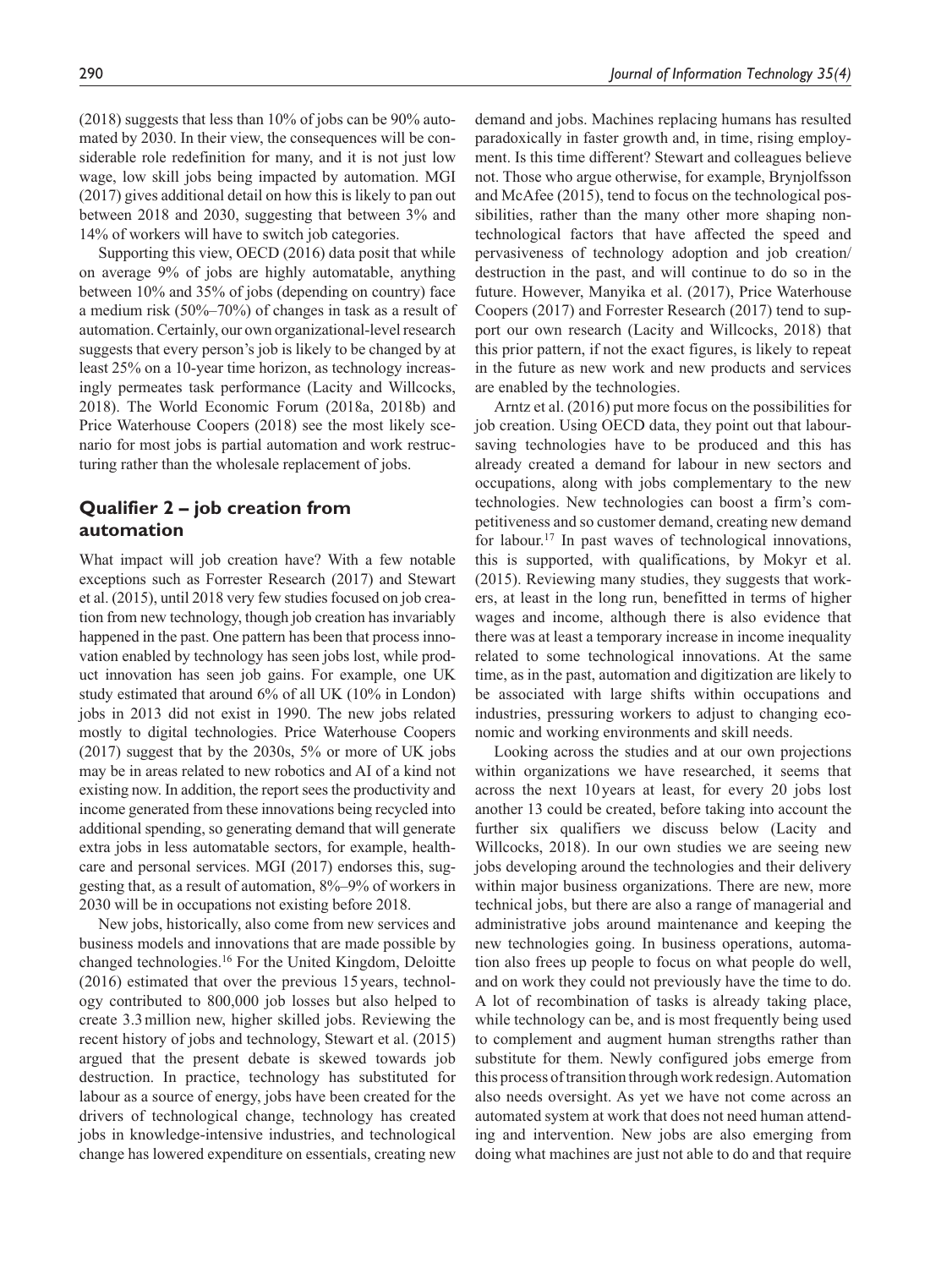human attributes (see below). During 2016–2019, we also saw new work arising from new products and services enabled by automation deployment in banking, insurance, education, utilities and manufacturing (Lacity and Willcocks, 2018; Willcocks et al., 2019). These may be 'early days' phenomena, but the patterns are familiar to us in our studies of other digital technologies (Willcocks et al., 2001, 2014).

To summarize, while earlier reports downplayed job creation from automation, later studies estimate a 20% increase for the United Kingdom between 2017 and 2037 (Price Waterhouse Coopers, 2018); an increase of 1.74million workers in 313 companies from 2018 to 2022 (World Economic Forum, 2018a); a 21% increase in jobs from demand growth to 2030 (but not just from automation – MGI, 2017); and a 17% gain in employment to 2030 (MGI, 2018b, 2018c). These figures do not make the prospect of a Robo-Apocalypse go away but are a major corrective to the one-sided view that automation means predominantly job losses. But there are six further qualifiers that need to be highlighted, before we can reconsider whether the Robo-Apocalypse is likely, cancelled or merely postponed.

### **Qualifier 3 – is technology (ever) a fire-and-forget missile?**

How fast will automation technologies be deployed pervasively in work organizations? In studies of e-business and cloud computing technologies, we found key antecedents that affect technology diffusion (Willcocks et al., 2001, 2014). Two seem significant in the context of automation technologies (Willcocks et al., 2019).

The first is *attributes of the technology itself*. Does it give relative advantage? Is it compatible with existing ways of operating? What is the risk level? Is it too complex or not administratively feasible? Is it easily trialable with tangible outcomes? Is technical support given? Is there potential for reinvention? While e-business and cloud computing technologies had many positive attributes, we still found widespread diffusion of innovation in specific major organizations was slow, taking often 4–5years. Our own research suggests a similar pattern for robotic process and CA (Lacity and Willcocks, 2018).

The second factor is *the innovation implementation process*. This includes a range of practical factors that support or slow an innovation's progress from design to adoption, diffusion and usage, through to exploitation and further innovation. Key issues here are as follows:

- The sectoral structure, absorptive capacity for new knowledge and sectoral receptiveness to change;
- Adopter attributes;
- Organizational readiness for innovation;
- How easy is the innovation to assimilate an easy and straightforward change, or a complex, non-linear process with many 'soft' elements;

• The quality of the organization's implementation processes.

Our own research suggests that implementation challenges are very real in the context of automation, especially for large organizations with a legacy of information technology (IT) investments, infrastructure and outsourcing contracts. There are also cultural, structural and political legacies that will shape the speed of implementation, exploitation and reinvention. In particular, we found in the 2017–2019 period organizations running up against 'silo challenges' – in respect of technologies, data, processes, skill bases, culture, managerial mindsets and organizational structures – that slow adoption considerably. We also observed in several organizations a slowing down in their ability to absorb further technological change (Lacity and Willcocks, 2017, 2018; Willcocks et al., 2019). In practice, we have found getting a digital technology to a workable, safe, commercial level and then engineering the technology for specific use cases can take several years (Willcocks et al., 2014). The same is likely to happen to cognitive tools ranging from digital personal assistants to driverless cars.<sup>18</sup>

Modelling CA tools, Manyika et al. (2017) found solutions development taking 1–9 years, depending on human capabilities being automated, with social and emotional capabilities having the longest time frames. CA is costly to develop.19 Deploying service automation tools also incurs expenditure often three to six times the cost of the actual software. For example, we found one cognitive solution in organizations costing US\$1.5million to get to proof-ofconcept, and US\$12million to fully implement across less than four processes. These figures are not typical of every solution. However, case studies show that data have to be collected and proven, software adapted to organizational processes, people have to be trained, stakeholder buy-in achieved, governance structures established, projects undertaken, and technical and organizational change managed (Willcocks et al., 2019).<sup>20</sup>

Labour market dynamics can be complex. Because a task can be automated, it does not follow that it is cheaper or better to replace a human in that role. Humans also possess degrees of flexibility and composite skills application that CA tools will not exhibit any time soon, and on some estimates, not for 35years (see below). There is quite a lot of evidence that humans prefer human interaction and presence in many situations, for example, on airplanes, in service contexts, and when being judged in legal cases, even where machines may seem safer, faster and/or more objective. Economic organizational benefits from automation may be very promising, but much depends on not just attributes of the technology, but also of the innovation implementation process, as already described. It is also early days for considering regulatory and social acceptance. As automation becomes more pervasive the regulatory burden and social concerns are likely to mount, even if,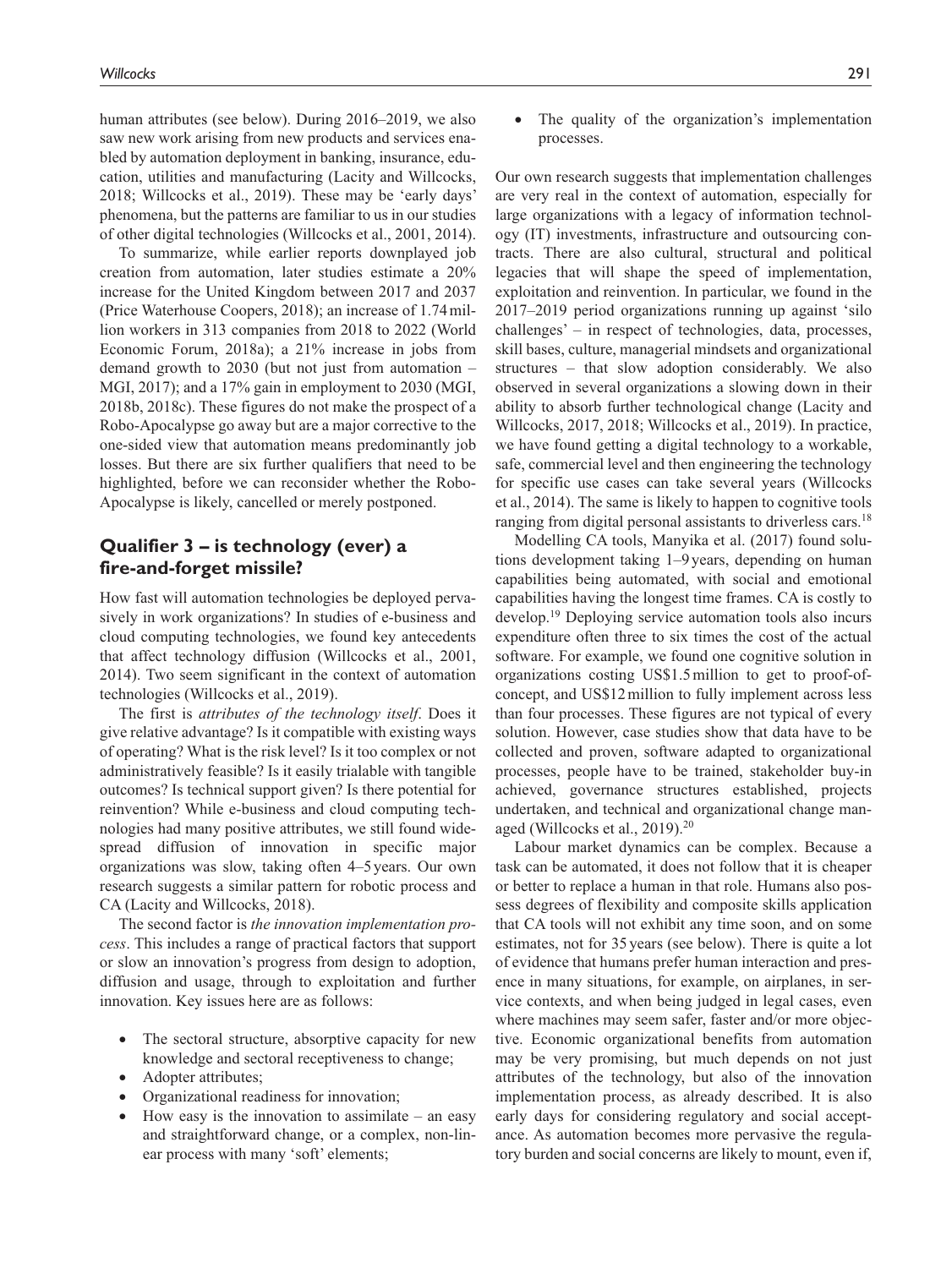as with all previous technologies, operating in catch-up  $mode.<sup>21</sup>$ 

To bring this together, Manyika et al. (2017) reviewed the historical rate of adoption of 25 previous technologies. Once commercially available, technologies still took between 8 and 28years to achieve 90% adoption (the range for 50% adoption was between 5 and 16 years).<sup>22</sup> These figures are consistent with our own findings on the adoption of customer relationships management systems, enterprise resource planning (ERP) systems, and e-business and cloud computing technologies (Finnegan and Willcocks, 2007; Seddon et al., 2003; Willcocks et al., 2001, 2014). Manyika et al. (2017) suggest that hardware-based automation technologies like driverless cars/lorries and physical service robots could see the time for adoption lengthen, as they need capital and physical production. Meanwhile the researchers still expect software/cloud-based automation technologies to fall within the range of 8 to 28years for 90% adoption. But they, together with all commentators, see speed of adoption varying, sometimes dramatically, across occupations, sectors and countries.<sup>23</sup>

All this suggests that the technology set of RPA, physical robots, CA and AI can hardly be presented as a 'fireand-forget missile'. This would be immediately recognized by information systems researchers. However, too many other commentators seriously misrepresent the likely speed of deployment, and this derives from misunderstanding the technologies, and underestimating the long, often troubled route from concept through implementation, institutionalization, to individual, business and societal impacts.

### **Qualifier 4 – technology: born perfect? perfectible?**

How perfectible is the technology? Historically, the IT industry has done a good job of convincing their customers that the story is one of continuous technology innovation and improvement, often conflating this with the reality of endless upgrades, and new versions frequently needed due to early releases of limited and/or imperfect technology and software. This trend continues into the design and development of automation tools. We are now regularly presented with the narrative that automation technologies, quite quickly, will match and supersede human capabilities by huge margins. Brennen et al. (2019) point to one source of this narrative, finding that nearly 60% of the 760 news articles they looked at across outlets in 2018 were linked to industry products, initiatives or announcements. These typically portrayed AI as a relevant and competent solution to a range of public problems: 'outlets regularly assert the influence it will have across areas of public life, often with little acknowledgement of ongoing debates concerning AI's potential effects'.

But from our own research, and considering the small market size (see above), by late-2019 applications were discrete, small in impact and the overall market still quite immature (Willcocks et al., 2019). One must also post reservations about conflating exponential growth of AI market *revenues* from a very low base, with exponential *impacts* (Willcocks et al., 2019). Informed sources also point to the fact that the kind of AI we have today is narrow or weak AI, able to perform a specific kind of problem or task. Nearly all refer to the reality of the Moravec Paradox, that is, the easy things for a 5-year-old human are the hard things for a machine, and vice versa (see, for example, Burgess, 2018; Polson and Scott, 2018; Reese, 2018; Walsh, 2017).

In sum, we are already seeing rapid growth of automation across sectors in the areas of repeatable, physical activities, data collection and data processing. The more automatable capabilities at work include information retrieval, recognizing known patterns, optimization, planning, natural language generation, sensory perception and gross motor skills. However, many other capabilities are much less automatable, as are tasks that require composite skills such as managing people, applying expertise in decision-making, planning, creativity, interfacing with stakeholders and performing unpredictable physical activities. This may help to frame the uneven adoption rate.<sup>24</sup> All this leads us to the conclusion that assumptions about the perfectibility of automation tools any time soon need to be heavily qualified. Attributes of the technology are frequently less than as represented, even by quite wellinformed technical sources.

### **Qualifier 5 – distinctive human strengths at work**

Will human qualities have any future role in work? Above, we looked at this issue from the point of view of the perfectibility (i.e. ability and applicability) of technology and found the technology both impressive and wanting. In practice, however, the argument is all too often cast in the frame that human qualities are all replaceable by machines, eventually. But is this so?

To assess the perfectibility of current and future automation tools, Manyika et al. (2017) developed a highly useful (though not exhaustive) framework of 18 human capabilities needed at work, and likely to be needed in the future. These divide into sensory perception, cognitive capabilities, natural language processing, social and emotional capabilities and physical capabilities. They found that automation could perform 7 capabilities at medium to high performance, but their modelling suggests that automation tools are nowhere near able to perform the other 11 capabilities (e.g. creativity, socio-emotional capabilities) to an above human level, and that it would be anything between 15 and 50 years before many tools could. Furthermore, humans tend to use a number of capabilities in specific workplace contexts, and machines are not, and will not be good any time soon, at combining capabilities, let alone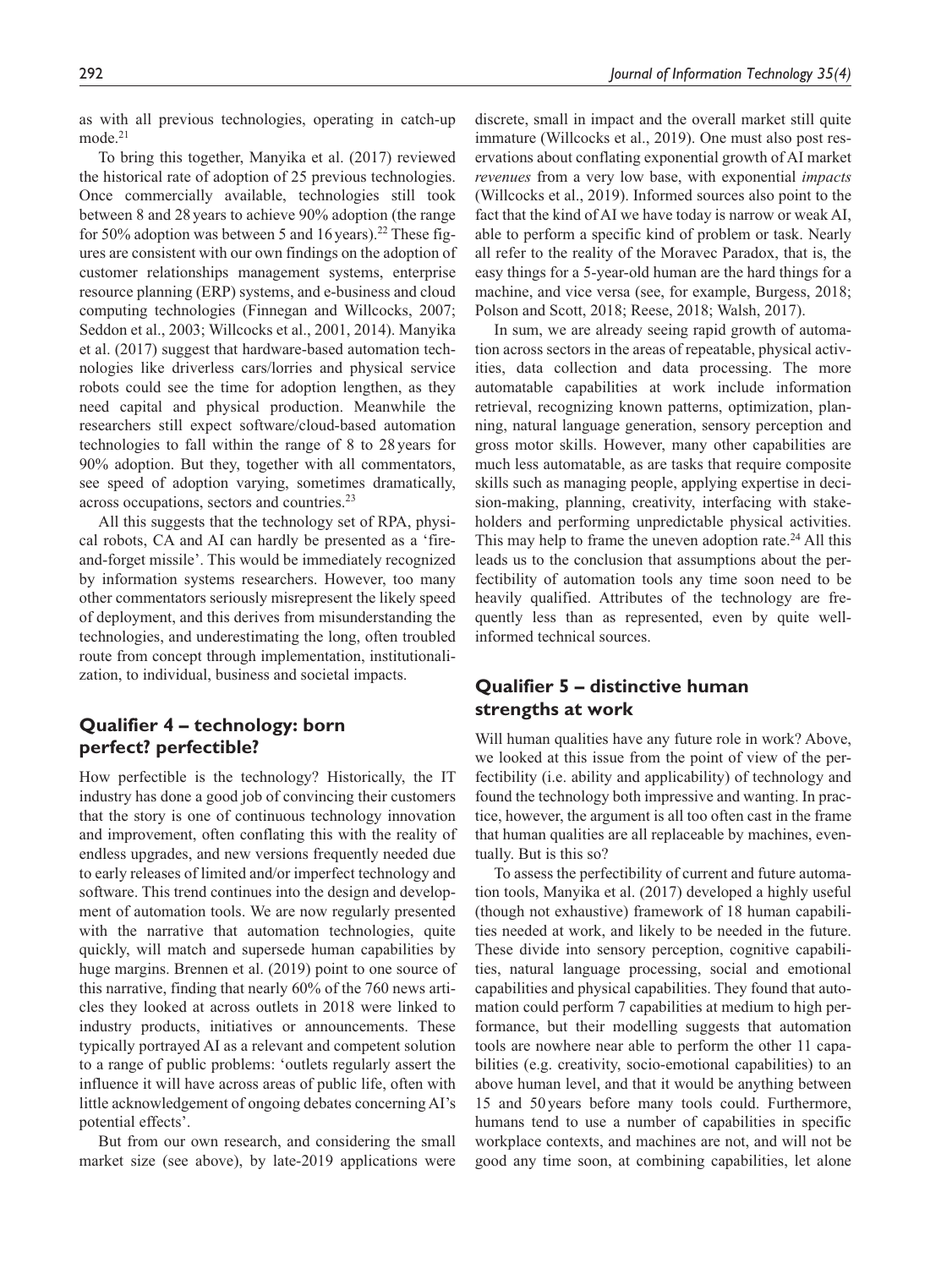being integrated to deal with complex real-life problems (Aleksander, 2017; Davenport and Kirby, 2016a, 2016b).

While multiple studies give examples where human capability is being, or will be eroded by automation, certain human capabilities remain vital at work. Adding to Manyika et al. (2017), and consistent with their schema, consider, for example, leadership, empathy, creativity, sense-making, intuition, judgement, tacit knowing, influencing, insight, imagination, humour, social interaction, peer judgement, motivation, teaming, taste, worry/anxiety/concern, happiness, consciousness and 'knowingness', defined by Aleksander (2001) as 'a happy resonance between imagination and perception'.25 This list is indicative rather than exhaustive and is derived from our own casework supported by Colvin (2015), Davenport and Kirby (2016) and Madsbjerg (2017). These human capabilities are not easy to replicate in specific contexts, and humans also have a facility to combine any or all of these in ways that machines are unlikely to master.

'Polanyi's paradox' also raises important qualifications about the codifiability and automatability of human skill, experience and tacit knowing (Polanyi, 2009; Walsh, 2017). Polanyi suggested that 'we can know more than we can tell' – we might add 'and more than we can automate'.<sup>26</sup> Autor (2014) argues that the 'Polanyi paradox' could be reduced by simplifying the environment (for example, structuring systems and highways to make driverless vehicles more tenable), or improving machine learning algorithms, but records the limitations of each approach when comparing likely technologies and human capabilities. I think he makes strong points, though predicting how technologies will develop will always be a difficult guessing game.

In our own empirical work, looking at over 450 deployments so far, we are rarely seeing human work being totally eliminated from work processes. The ideal conditions for high automation remain a highly structured environment, closed system, rules-based processes, clean data and relatively simple decision-making (Lacity and Willcocks, 2018; Willcocks et al., 2019). This may be an 'early days' phenomenon, but the work of Gray and Suri (2019) suggest that there are large and intractable automation limitations and challenges, and there will invariably be a 'last mile' where human work is needed to close the gap between what technology and humans can do. Using multiple examples they argue that technological advancement has always depended on expandable, temporary labour pools, and with contemporary automation, humans are the 'ghost workers' in the machine, carrying out tasks like data creation and cleansing, supporting web search, censoring unacceptable social media material, dealing with complex non-routine requests, analysis, security checks and decision-making to name but a few. On their evidence, this automation 'last mile' workforce could already be several million workers and expanding annually.27

| 2020          | Skills Gap | 2030                    |
|---------------|------------|-------------------------|
| Repetitive    | To         | Non-Repetitive          |
| Physical      | To         | <b>Digital</b>          |
| Non-technical | То         | <b>Technical (STEM)</b> |
| Non-cognitive | To         | Cognitive               |
| Basic human   | To         | Distinctive human       |
| Low skills    | To         | Medium/high skills      |

**Figure 1.** The skills demand shift 2020–2030. Source: author.

While ghost work involves retaining distinctive human capabilities that machines cannot replicate well or cheaply enough, most of these capabilities are relatively lowskilled, in human terms. The bigger picture we are formulating in our research on technology deployment is a radical shift already underway and accelerating over the next 10years (Lacity and Willcocks, 2018; Willcocks et al., 2019). Taking a 10-year horizon to allow technological impacts to play out, we see in Figure 1 a significant decline, but not elimination, of skills on the left side, not least because these are the easier automation targets. We anticipate emerging supply–demand gap and skills shortages developing at varying rates across sectors. Meanwhile, it is difficult to predict the speed or penetration levels, but we also see evidence for automation technologies also moving into the skills on the right side of Figure 1. The immediate point is that, though regularly underrated and even discounted, distinctive human strengths and capabilities will be still needed at work, but that the *kinds* of skills and combinations will shift. I elaborate on this point further below when discussing skills shortages.

On the positive side, in practice, automation may well free up humans to bring their distinctive qualities much more into play, with positive impacts on productivity. There is evidence for machines augmenting rather than straightforwardly displacing human work, for redesign of new forms of processes and human–machine interaction in the workplace, and the development of, indeed the necessity for, what Broussard (2018) calls 'human-in-theloop' systems.<sup>28</sup> In our own studies of automation, we have found multiple cases where this was already happening – healthcare, insurance, utilities, banking, manufacturing, service providers and legal services are just some examples (Lacity and Willcocks, 2018; Willcocks and Lacity, 2016).

In sum, too little consideration is given to distinctive human qualities that are not easily codifiable or replaceable, especially in combination, and are likely to remain vital at work. Perhaps the direction of travel should be not for replicating human strengths but for automation to be focused on what humans cannot do, or do not want to do.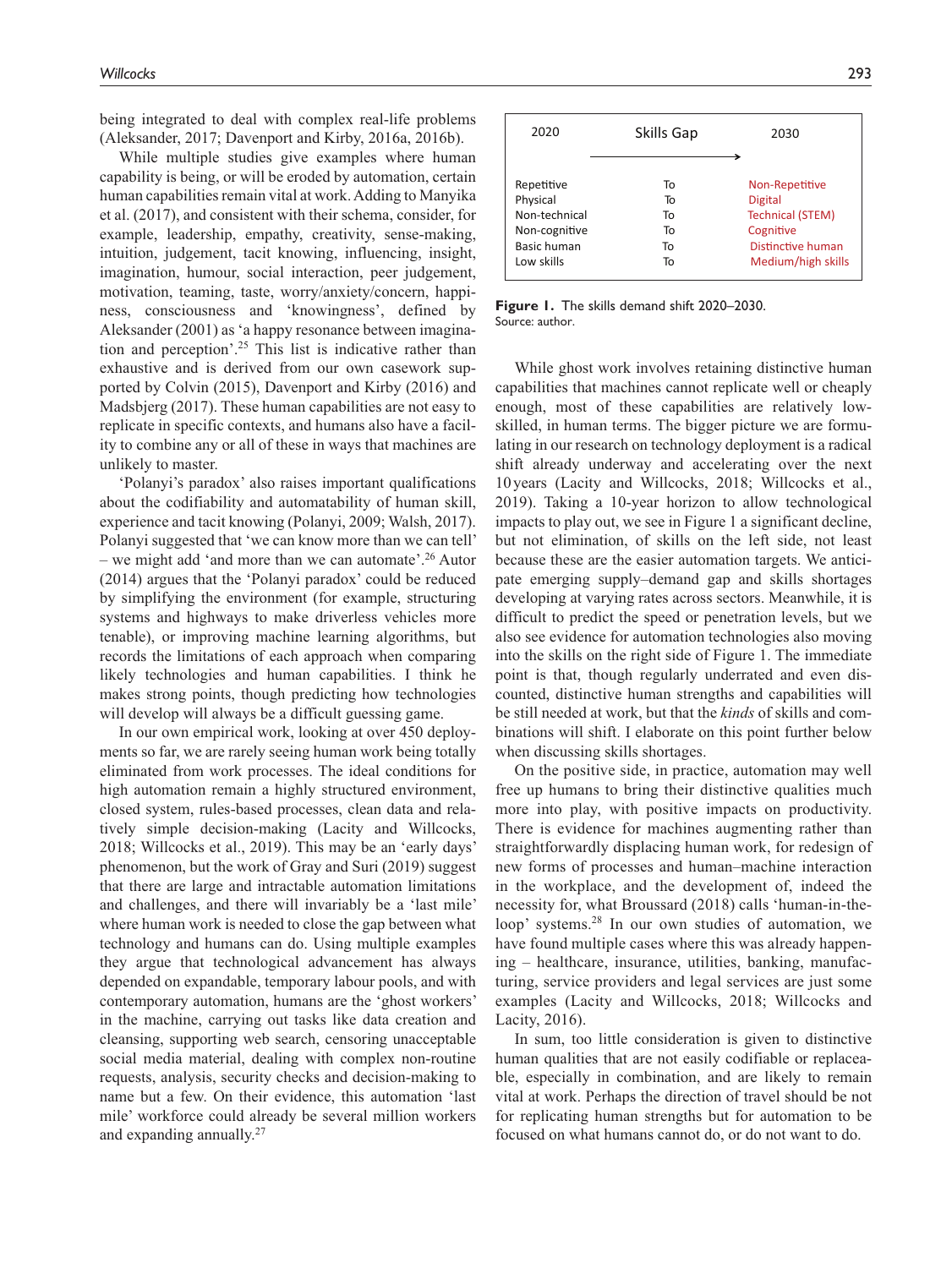# **Qualifier 6 – ageing populations, demographics and automation**

Many recent studies reassess the role of automation in the light of changing demographics across many countries (Dobbs et al., 2015; Forrester Research, 2017; Manyika et al., 2017; Price Waterhouse Coopers, 2017). Having said that, several major reports into IT, AI, automation and the US economy/workforce choose to ignore altogether the issue of ageing populations (for example, Executive Office of the President of the United States of America, 2016a, 2016b; National Academies of Science, Engineering and Medicine, 2017). Is this wise? Ageing populations in the G20 (countries producing between them some 80% of the world's gross domestic product (GDP)) may well lead to significant global shortfalls in labour and skills over the next 30years. Against the dominant narrative, further automation may be one way of coping with such shortfalls.

Some details around this proposition. Declining birth rates and ageing populations across the G20 may well see workforce growth decline to 0.3% a year, leaving a workforce too small to maintain current economic growth, let alone meet espoused aspirational targets. Manyika et al. (2017) estimated that the G20 gap in economic output needs to be filled by the productivity equivalent of 130million full-time equivalents (FTEs) to maintain current GDP per capita for the following 35 years. However, to meet projected targets, this figure rises to 6.7 billion FTEs by 2065.

The Manyika et al. study projects 11 ageing developed and emerging economies having labour pool shortfalls of between 2% (e.g. China and South Korea) and 9% (Germany) by 2030. Some 14 of the G20 economies will have shortfalls of between 2% (e.g. Turkey) and 16% (e.g. Canada) by 2065. MGI (2017) suggests that the Japanese workforce will shrink by 4million between 2016 and 2030. By 2026, without productivity improvements, China may well be short of some 600million FTEs to meet its projected economic growth targets. The United States has already faced a shortfall of about 15million workers by 2020 just to maintain its current GDP per capita figure (Lacity and Willcocks, 2018). Clearly, there are strong demographic pressures inhibiting economic growth in countries with high shares of ageing populations such as Germany, Japan and South Korea. These could benefit quite quickly from any productivity boost automation could give, while other countries with shrinking populations – the United States, United Kingdom, Australia, Canada, France, Italy – will need significant productivity gains by 2030 to offset labour shortfalls.

Not all countries will see declining work populations. India's labour force is expected to grow by 138million, Mexico by 15million and the United States by 15million people by 2030 (Manyika et al., 2017). The demographics from birth rate and ageing population changes will vary by country. However, the inclusion of all such demographic changes is important, as a corrective to the studies of job loss that either downplay these factors, for example, Ford (2015) and World Economic Forum (2016, 2018a, 2018b), or choose not to look at demographic changes at all, for example, Frey and Osborne (2013, 2017) and Bowles (2014). To put it clearly, automation may take jobs and carry out work that could not be fulfilled by humans anyway, as work increases (see below) and skills demand rises, in the face of shrinking workforces.

# **Qualifier 7 – automation, skills and productivity shortfalls**

Are there skills and productivity shortfalls that inhibit organizations and countries from reaching their economic targets? Most recent studies recognize skills shortages and mismatches now and into the future, with increasing automation. At a macro-level, across the G20 countries, by 2020, there is likely to be a surplus of 95million low-skilled workers.<sup>29</sup> But there is also likely to be a shortage of some 45million medium-skilled and 40million high-skilled workers (Dobbs et al., 2015). Skills security is eroding across sectors and geographies. Clearly, major issues are reskilling, continuous education and redeployment of labour forces, with the automation effects mainly (certainly over the next 12years) in the low-skill areas, concerning repetitive physical activities, data collection and data processing, and on the other more automatable capabilities (see above).

There is an irony here in that, while many studies are predicting large job losses as a result of automation, we are also seeing skills shortages reported across many sectors of the G20 countries. These shortages are not necessarily just in areas relating to designing, developing, supporting or working with emerging digital, robotic and automation technologies. Demographic changes, plus skills mismatches and shortages, feed into productivity issues at macro and organizational levels. Therefore, it is increasingly likely that despite the lack of attention given to the issue by most studies, major economies over the next 20 years are going to experience large productivity shortfalls even to maintain their present economic growth rates, let alone achieve their espoused growth targets. Automation and its productivity contribution may turn out to be a coping, rather than a massively displacing phenomenon.<sup>30</sup>

Thus Manyika et al. (2017) estimated that 'by 2065 the productivity enabled by automation could potentially increase economic growth by 0.8 percent to 1.4 percent annually, the equivalent of 1.1 billion to 2.3 billion FTEs'. Different countries will need different levels of productivity boost, but the McKinsey modelling suggests that, assuming the earliest adoption scenario, 15 out of the 20 countries – 8 ageing developed economies, 3 ageing emerging economies, together with Nigeria, South Africa, Saudi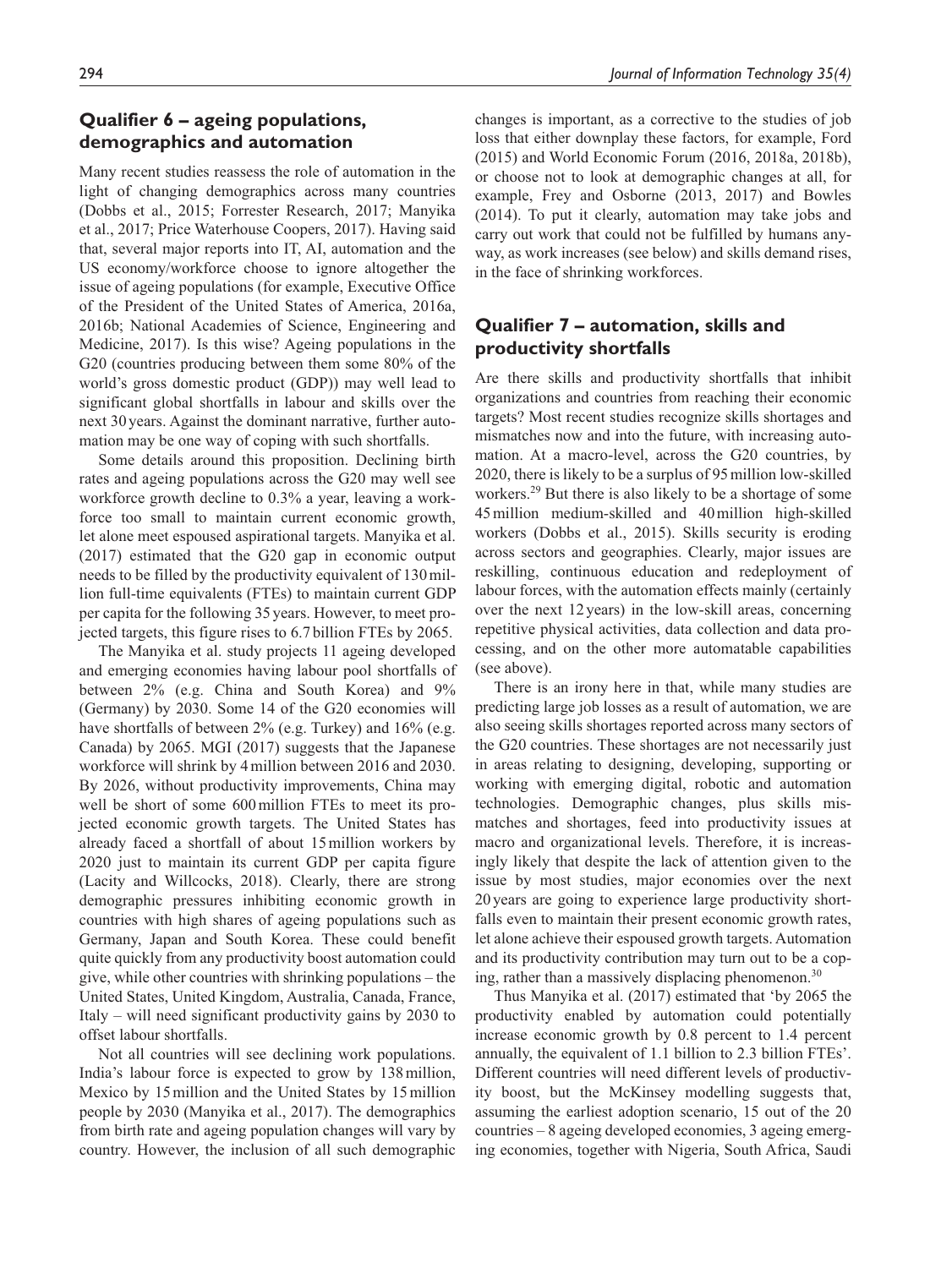Arabia and Turkey – would close the gap between growth targets and actual economic output by 2030. But on the late adoption scenario, nearly all will be in economic deficit by 2030.31

There are historical precedents for such productivity boosts as a result of technological development. Looking at robots at work in IT and manufacturing, Graetz and Michaels (2015) estimated that these accounted for annual productivity increases of 0.4% in manufacturing and 0.6% in IT between 1993 and 2007. Crafts (2004) estimated that the steam engine led to annual productivity growth of 0.3% per annum between 1850 and 1910. As the McKinsey researchers suggest, there are also precedents for largescale structural shifts of the sort that automation could bring about if fully adopted, for example, the shift from agriculture in the US from 40% to 2% total employment from 1900 to 2000, and in US manufacturing from 25% to 10% between 1950 and 2010.

One important point emerging from the studies is that, with automation, it is increasingly looking as though, if there is to be a Robo-Apocalypse, it may well be due to an incapacity to deal not with job loss, but with massive skills disruption. As one example, the World Economic Forum (2018a) reports 313 companies saying they would need to reskill 54% of their workforces by 2022, with training for each worker taking between 6months and 1year. A mix of studies suggest that by 2030, up to 14% of workers globally will need to change occupations, and 9% of jobs will be new, not existing today, and will require new skill combinations (MGI, 2018a, 2018b, 2018c; Willcocks et al., 2019; World Economic Forum, 2018a, 2018b). As discussed above, jobs with low technical, cognitive, digital skills involving repetitive activity may decline from 43% to 32% of jobs in the global economy, while workers engaged in non-repetitive tasks with medium to high technical, digital and cognitive skills could move from 42% to 53% in the same period. But the demand for social and emotional skills (as described above) will likely grow as fast as the demand for more advanced technical skills. Meanwhile, automation will spur the demand for higher cognitive skills (for example, critical thinking, complex information processing, creativity) as it also reduces the requirement for physical and manual skills, though these may still remain the single biggest category of workforce skills in many countries (Asian Development Bank, 2018; Lacity and Willcocks, 2018; MGI, 2018a, 2018b, 2018c; Price Waterhouse Coopers, 2018; World Economic Forum, 2018a, 2018b).

In sum, many studies have underrated the impact of skills and productivity shortfalls across multiple sectors and economies over the medium and long term to 2065. But automation will undoubtedly add considerable disruption to the existing skills shortages and require new skills profiles. Meanwhile, on automation and its productivity contributions, these may create considerable transitional disruption, depending on the speed of deployment, but

may well be more of a coping, than a massively displacing phenomenon.

#### **Qualifier 8 – exponential increases in work to be done**

Will the amount of work to be done remain stable? Most studies of automation and the future of work tend to have a black hole in their analysis when it comes to not allowing for several major work developments that have massive implications for the future amount of work to be done. As background, work intensification would seem to have been increasing for over a decade, but especially since the financial crisis of 2008. Organizations have sought to increase productivity and the amount of work done by 'sweating the assets' and attempting to do more with less using the same labour base and partly through applying digital technologies. This phenomenon is very under-researched – people seem so used to work increase and work intensification, it is as though it is part of the everyday work climate and not worth remarking upon. However, some studies are indicative.

Thus, Willcocks et al. (2009) record the 'sweat the assets' strategy being adopted in many organizations they researched following the financial crisis. Felstead et al. (2013) found that the percentage of UK jobs needing hard work moved from 31.5% in 1992 to 45.3% in 2012. Since 2006, both the speed of work has quickened and the pressures of working to tight deadlines have also risen to record highs. Korunka and Kubicek (2017) collect a range of research papers recording work intensification over the past 10years across several economies.

In our own research we very frequently found that, apart from the many other benefits, a major reason for automation was a range of stakeholders experiencing a rising tide of work to be done (Lacity and Willcocks, 2018; Lacity et al., 2021). The limits to working smarter and of highperformance practices were being tested and the practices often found wanting.32 But where is this dramatic increase in the amount of work coming from? Willcocks (2019) identified, through a close reading of the automation and future of work studies to date, that almost all routinely leave out three factors that are already and will be increasing sources of considerable work growth over the next  $12$  years.<sup>33</sup>

The first is the exponential data explosion. ServiceNow (2017) found, for example, that nearly 80% of respondents reported that data from mobile devices and the Internet of Things were accelerating the pace of work. Some estimates suggest that 90% of the world's digital data that we try to process was created in the past 2 years, and that the amount of digital data grows by 50% a year. Ganz et al. (2017) estimated that by 2025 there will be 10 times the data generated in 2016. Even if these are only ball park figures, they still raise the fundamental question of how we are going to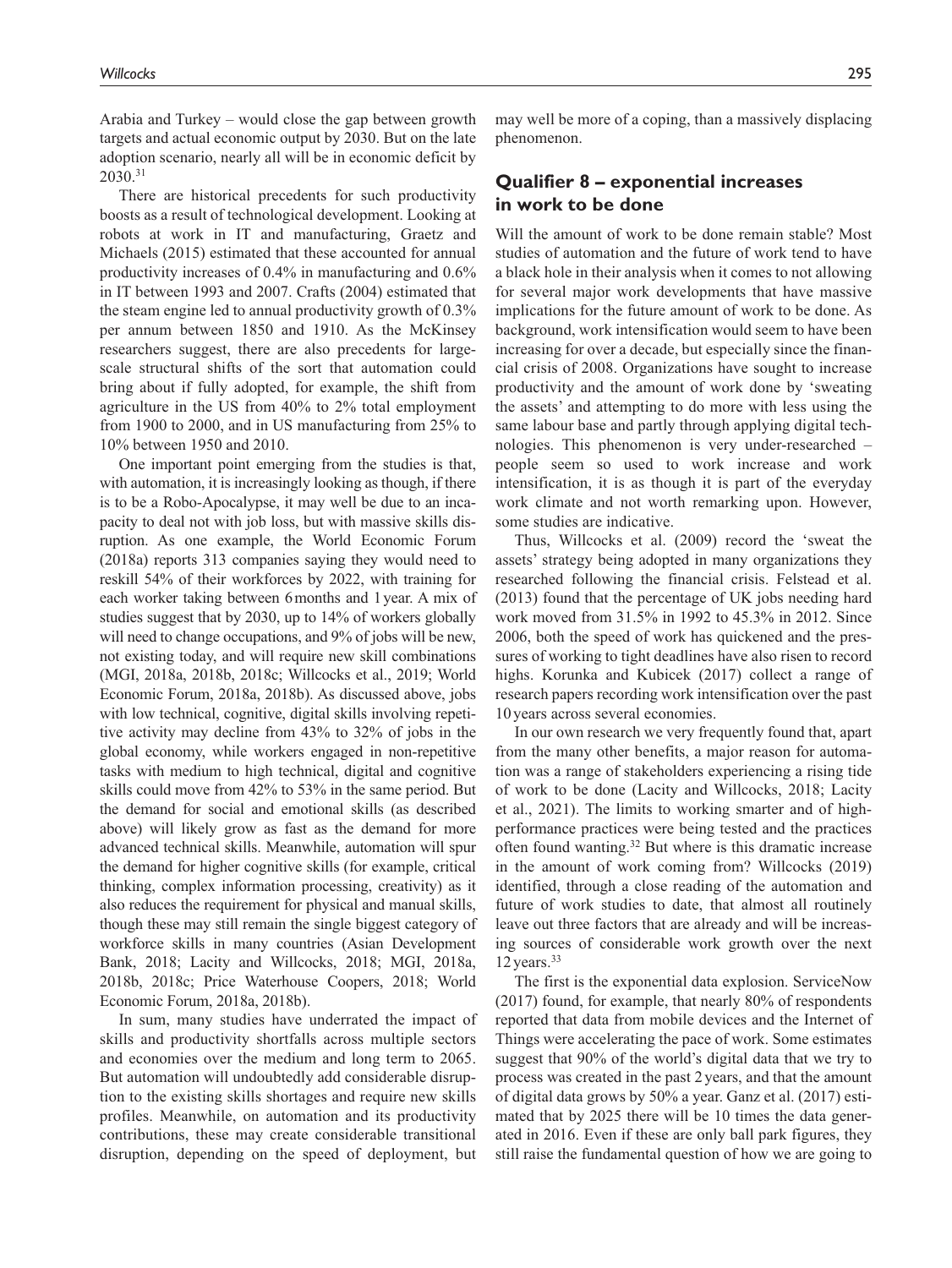In the automation and future of work studies, the other largely unheralded source of work growth is the cross-sectoral explosion of audit, regulation and bureaucracy, amplified by the data explosion and the application of modern information and communication technologies. We have been creating, we would argue, a veritable witches brew of data, technology and bureaucracy. Graeber (2015, 2018) is one of the few to pinpoint the importance of this development for the future of both work and the capitalist system itself. But even he probably understates the degree to which audit and regulation inevitably accompany high levels of distrust, the likelihood of market failure and increased demands for transparency. Such work may not be seen as particularly productive, but it is dramatically increasing across government agencies, business sectors and economies almost everywhere.

A third source of more work is technology's doubleedged capacity to provide solutions that also create additional problems.34 If you create more data, that then raises the problem of how to process, store, analyse and then use it. What about unanticipated work making consequences? For example, the Internet has created cybersecurity issues. The cost of cyberattacks was estimated at US\$445 billion in 2013 and continued to rise dramatically to beyond US\$600 billion into 2018. This has led to further technology solutions, of course – with the cybersecurity market being US\$75 billion in 2015 and also growing much faster since then to reach potentially US\$170 billion by 2020.<sup>35</sup> As another example, concerns about fake news through social media had, by 2019, led to Facebook employing fact checkers in 20 countries. Meanwhile, in China social media companies Sina Weibo, Baidu and Tencent have vied with one another to create more censors, while Toutaio, the world's most successful news app., had some 6000 news moderators by 2017.

There is also increasing evidence for the addictive properties of mobile devices, games, the Internet, email and related technologies and applications (see, for example, Aiken, 2016; Alter, 2017). Much has been made of the productivity enhancing potential of these and AI technologies. But such technologies are often deliberately designed to support multi-tasking and constant interruption at considerable cost to real productivity at work. The emerging evidence is that task switching, being constantly interrupted and multi-tasking result in substantial performance costs. For peak performance, the goal should be sustained, focused and require singular attention. But the modern worker is all too easily distracted from task performance by irrelevant information and suffers interruption by attempting to pursue simultaneous multiple goals, aided and abetted by technologies such as email, social media, the Internet and mobile devices (Aiken, 2016; Gazzaley and Rosen, 2016). These distractions and interruptions can come from outside or be self-generated. Modern technologies also allow a worker to easily elide work and non-work, while ostensibly at work.

Some indicative examples are as follows. A 2015 CareerBuilder survey found the smartphone, Internet, social media and email among the five most cited workplace disrupters and productivity killers.<sup>36</sup> A 2018 Udemy survey found a third of Generation Z employees admitting to using their smartphones for personal activities for up to 2 h in the work day.<sup>37</sup> Alter (2017) cites studies showing that 70% of office emails are read within 6 s of arriving. This is hugely disruptive; on one estimate it can take up to 25 min to become re-immersed in an interrupted task. Gazzaley and Rosen  $(2016)^{38}$  found that multi-tasking and task switching incur notable performance costs in disengaging from a task, focusing on the new task, then disengaging and re-entering the original work. A pre-smartphone study they cite found that when office workers are interrupted as often as 11 times an hour, it cost the United States US\$558 billion a year in lost productivity. Wajcman and Rose  $(2011)^{39}$  found workers spending only half their day on actual 'work episodes' with two-thirds of interruptions self-generated and most involving a mediated communication through a technological device. Meanwhile most workers have access to email and other communications networks, and about 45% of the world's population owns a mobile phone (Gazzaley and Rosen, 2016).

In these ways more technology is undoubtedly having complex, even contradictory effects, including a significant, if largely unresearched, adverse impact on productivity and on the time required to accomplish work tasks. While more technology is the frequently touted answer to personal, social and business problems, we can find ourselves on an endless treadmill of technological solutions and the new problems they also generate.

In sum, the dramatic increase in the amount of work to be done is one of the least weighed factors in the automation and future of work debate. In our view, it may well be one of the more impactful. Consider how many organizations are self-reportedly at breaking point despite work intensification, working smarter and the application of digital technologies to date. Then reflect on how the exponential data explosion, the rise in audit, regulation and bureaucracy and the complex, unanticipated impacts of new technologies are already interacting, and increasing the amount of work to be done, and the time it takes to get around to doing productive work. I would propose a new Willcocks Law to capture some of what is happening, namely 'work expands to fill the digital capacity available'. Far from the headlines, a huge if under-analysed work creation scheme may well be underway, to which automation will only be a part solution.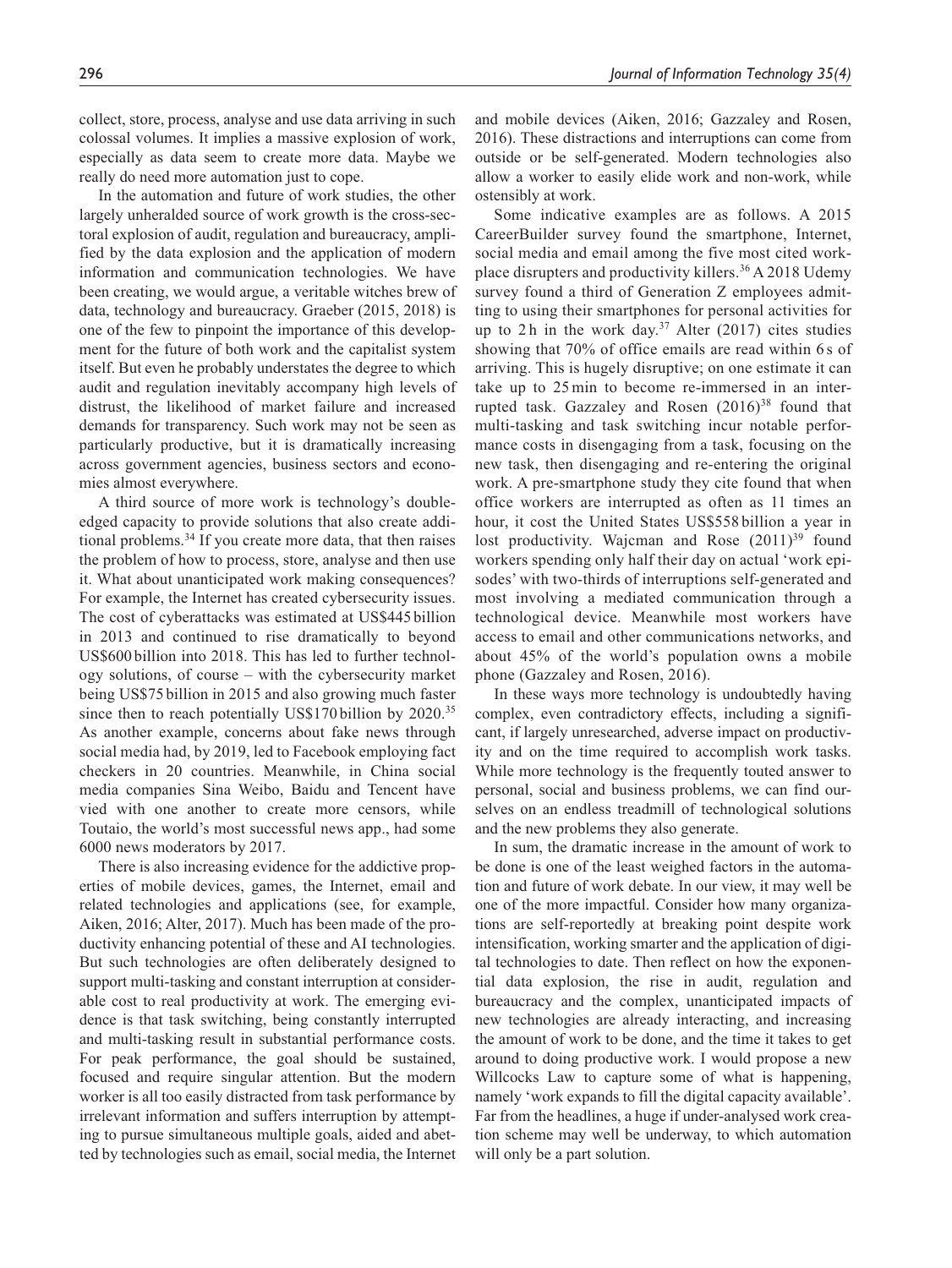## **Conclusion: likely, cancelled, or postponed?**

This article provides major qualifiers to the argument that robotic process and CA will create massive net job loss in the next phase of what the World Economic Forum (2018), among others, has called the Fourth Industrial Revolution. Automation and work, like technology itself, is a story told by interested parties. Furthermore, in studying the future, there are no guarantees on predictive power. Like machine learning algorithms, much depends on assumptions, factors considered and how they are weighted, range and quality of data utilized, how probabilities are calculated and the interpretation of outcomes. Despite these limitations, we have seen a dominant, dualistic, hype-fear discourse arising, underpinned by a common belief in the rapid, application of AI with massive impacts, for better or worse, depending on the levels of optimism, pessimism or realism held by the narrator. We deconstruct these several narratives and offer a more complex, nuanced analysis of the future than has been emerging from the headlines and many earlier studies of automation and the future of work.

The major, recent studies and our own work suggest that the later the study, the lower the job loss estimates. When job creation is added in, several reports even suggest that the net job loss over the next 12 years, at least, is going to be negligible. A number of assumptions imbedded in the debate are questioned: in particular, that the number of people at work stays stable or goes up, that automation creates few jobs short or long term, that humans are machines that can be replicated, that it is economically, politically and socially feasible to build these and that the amount of work to be done remains stable. My eight qualifiers suggest instead that the focus on jobs, rather than tasks and activities leads to serious misunderstanding of the likely effects of automation; that historically and into the future, particularly over a 12-year period, advanced technologies are likely to create a considerable number of new jobs, as well as restructure most existing ones. Rooted in ignoring history, contexts and process, faith in the perfectibility of AI technologies, and the speed of their deployment, is belied by what detailed studies are already telling us, and also by what has happened in previous technological rounds. Macro-factors – ageing populations, changing demographics, productivity and skills shortfalls – will act dynamically, pulling in diverse ways both to promote, and in some ways hold back automation. Meanwhile the article identifies the dramatic increase in the amount of work to be done as the seriously neglected factor across all the studies so far.

Robo-Apocalypse from net job loss emerges as unlikely. The much bigger storyline is of skills disruption and change from automation over the next 12 and possibly 20 years. Globally, hundreds of millions of workers will need to change occupations, and/or need new mixes of skills, including new skills, to operate in future workplaces. Whether this is a likely, cancelled or postponed Robo-Apocalypse will depend on choices – on training, financial support, education, speed of automation, what the tools are designed for, for example. Moreover, these choices will be made by governments, non-government agencies, corporates and individuals in the face of multiple factors and dynamic business, social, political and economic contexts. The reports suggest also that AI deployment and impacts will also vary considerably across countries, sectors, individual organizations and occupations. At country level, the impact on workforces will depend not least on the mix of economic sectors and occupations, demographics, wage levels and demand growth. MGI (2018b) also suggests that automation readiness and early adoption may lead to frontrunner countries and companies getting stronger, and irreversibly ahead, over the next 12 years. This may lead to a form of more or less adulterated workforce Robo-Apocalypse for the many 'followers' and 'laggard' countries and corporates, but not for the few.

All this has important policy, work design and social responsibility implications that are not addressed in this article. My primary objective is to provide a more convincing base from which such discussions could be better pursued. However, it is clear that the dramatic skills shifts I anticipate in Figure 1 need to be addressed at individual, corporate, educational institution and governmental levels. Individuals need to adopt a continuous learning ethos and think through the skills that are going to be in demand at various points in their work careers. Corporates cannot be in denial about likely skills shortages and about anticipating training requirements. Educational institutions need to update much more quickly than historically both what they teach and how they teach. There is evidence that a lot of subsequent skills disadvantage occurs due to inequities in primary education. This needs to be addressed. Governments need to intervene to shape and structure educational and commercial possibilities, but also to ensure that automation proceeds in socially responsible ways.

Beyond skills, there are many issues this article has only touched on, including the likely radical changes to the way work is organized and accomplished, the impact of the rise of technology and born digital organizations with very different employment patterns, changing notions of the value and meaning of work in society and how broader trends such as economic power shifts and urbanization in different parts of the world will affect the future of work. I certainly see these as very important issues, and hope the article has given a better grounding to pursue the debate and challenges further.

There are two twists in the tale. First, it may well be that robotics and the automation of knowledge of work is not actually the big story at all. On one reading 'robots' and 'automation' have, going back to ancient times, always been a psychological repository for some of our deepest anxieties, about future uncertainties and loss of control,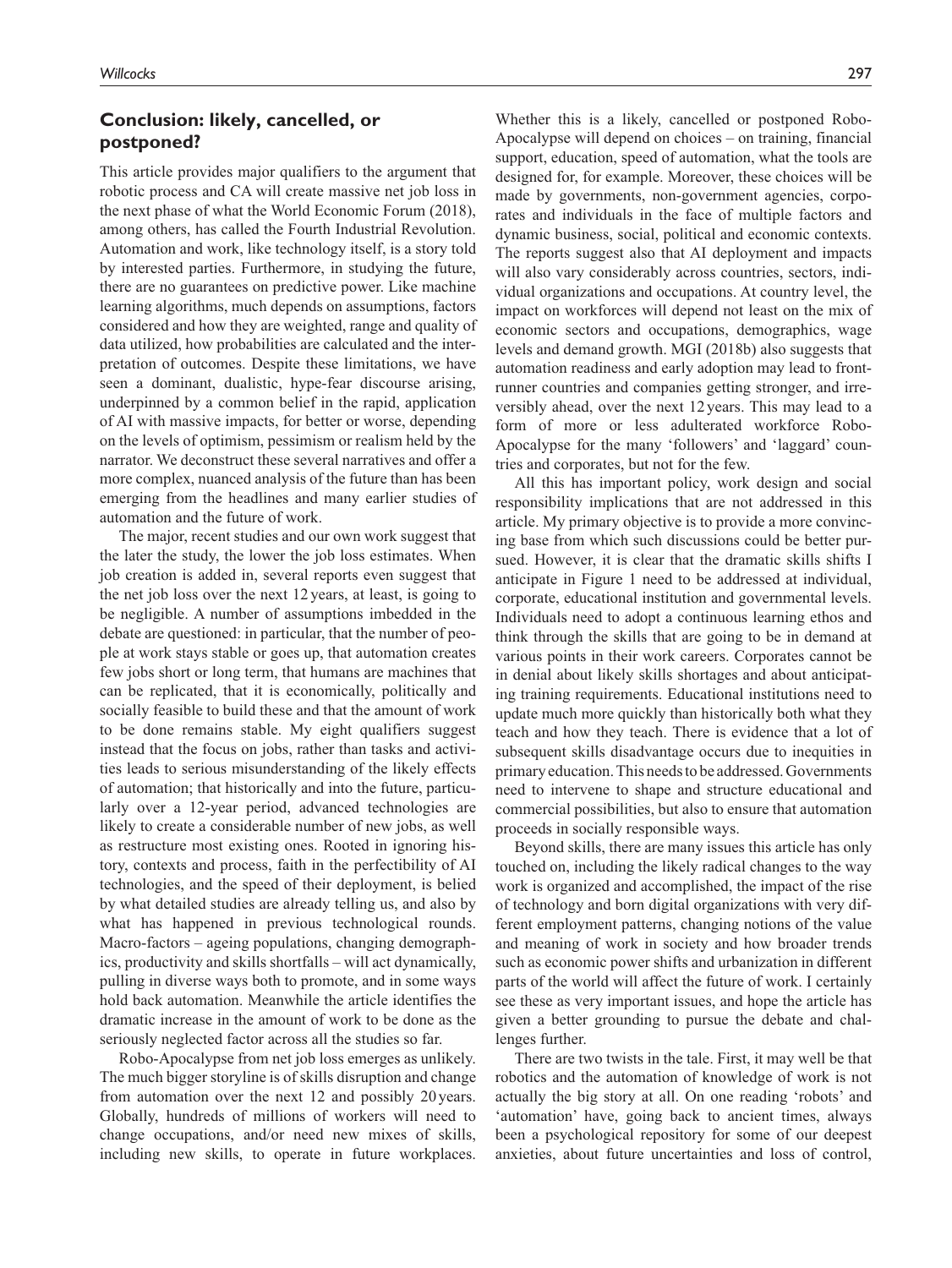including over our own creations. Such concerns have, historically, resurrected themselves in periods of social disruption, global flux and slow economic growth such as the present one.

The second, bigger point is that robotics and automation are only part of much bigger SMAC/BRAIDA technological developments, that is, social media, mobile, analytics cloud, blockchain, robotics, automation of knowledge work, Internet of things, digital fabrication and augmented reality. We see these 10 technologies, in combination, likely to have growing, then massive impacts on work, organizations and society (Lacity and Willcocks, 2018). If so, then the automation hype-fear storyline may well be largely filling in for the underlying anxieties about advanced communications technologies in general, and a Robo-Apocalypse is neither likely, cancelled or postponed, but a misdirected narrative framing.

#### **Declaration of conflicting interests**

The author declared no potential conflicts of interest with respect to the research, authorship and/or publication of this article.

#### **Funding**

The author received no financial support for the research, authorship and/or publication of this article.

#### **ORCID iD**

Leslie Willcocks **h**ttps://orcid.org/0000-0003-2572-9554

#### **Notes**

- 1. Our research database draws upon detailed investigation into 85 published robotic process automation (RPA) client adoption case studies throughout 2015–2019, with detailed research into a further 234 cases. We also published 12 cognitive automation cases and researched 25 cases. During 2019, we assembled a new database of 98 automation deployment and innovation case studies from Europe, the United States, Canada and Australia. In all, at the time of writing, we draw upon more than 459 case histories, running to August 2019, but also 6 surveys of automation practice between 2015 and 2019. The conduct of the research is described in Lacity et al. (2021).
- 2. Some additional figures. The biggest market is for global industrial robotics technology, which is expected to reach US\$71.72billion by 2023 and growing at a compound annual growth rate (CAGR) of 9.60% during the forecast period (Markets and Markets, 2018). Within this, the global service robotics market was valued at US\$10.36billion in 2017 and is expected to reach a value of US\$28.65billion by 2023, at a CAGR of 17.9% (Mordor Intelligence, 2019).
- 3. A frequently cited example is Japan to solve elderly care problems and labour shortages – a country also sporting the fully robotized Henn na Hotel.
- 4. See Freeman (2015), Futurist Forum (2015) and *The Guardian* (2017).
- 5. But one example is Nowak (2015).
- 6. We are not suggesting that these authors subscribe to the polarized media version of Robo-Apocalypse. These are distinctive studies but, in their tone, and conclusions lean towards more pessimistic scenarios.
- 7. As one example, the 24th March 2017 *Guardian* headline 'Robots could displace ten million British workers' is followed by a sub-title 'Almost a third of UK jobs at risk, says report by PwC'. But reading what the study actually says in the body of the article reveals that the PwC position is much more qualified, suggesting, for example, that automation would boost productivity and create job opportunities. Also that replacement would depend on economic feasibility, and there were a series of legal, regulatory, organizational, legacy hurdles that would slow down the shift towards automation and artificial intelligence (AI). Reading the actual study suggests that the authors are much more circumspect than even this suggests. Subsequently, indeed, in their UK Economic Outlook of July 2018, PwC suggest that these inhibiting factors reduce their estimate of job loss for the 2017–2037 period to 20% (not almost 33%) and that job creation will be around 20%, thus suggesting for the United Kingdom at least virtually no net job loss. I searched for major headlines reporting this but could not find any.
- 8. For example, the training set labelled waiter/waitress as not susceptible to automation, while the machine gave a 95% probability. Zoologist is given a nil probability of automation in the training set, but the automated classifier gives a 30% probability.
- 9. Frey (2019) does not address these criticisms, but does acknowledge that the original paper was widely misunderstood and had limited objectives, and actually made limited claims.
- 10. In a follow-up study the researchers found 25% of UK occupations (21% US) having a creativity component too high to be automated (Bakhshi et al., 2015)
- 11. The report updates, and includes details of, an earlier September 2016 report.
- 12. This work is interestingly critiqued by Frey and Osborne (2018).
- 13. Reviewing these methodologies makes one realize how small changes in assumptions or adjustments in formulae can make very big differences in the figures produced.
- 14. MGI (2018a, 2018b, 2018c) takes a broad, pragmatic view of AI technologies in play as computer vision, natural language, virtual assistants, RPA and advanced machine learning – basically our categories of robotic process and cognitive automation.
- 15. In fact the report estimates a net loss of 1% in total full-time equivalents (FTEs) by 2030 as a result of automation. If AI displaces 18% of labour, then AI also leads to labour gains from augmentation (5%), innovation and redeployment (10%), reinvestment (1%) and increased global flows (1%).
- 16. It is difficult to calculate what the impact might be but a McKinsey and Company (2011) study of the impact of the Internet in France between 1996 and 2011 found that for every job lost 2.4 were gained. Automated teller machines (ATMs) introduced in the United States in the 1970s to replace bank tellers actually increased their job numbers by the 1990s. Lower cost branches were opened needing more tellers, and tellers moved to customer interaction tasks beyond ATM capabilities (Lacity and Willcocks, 2018).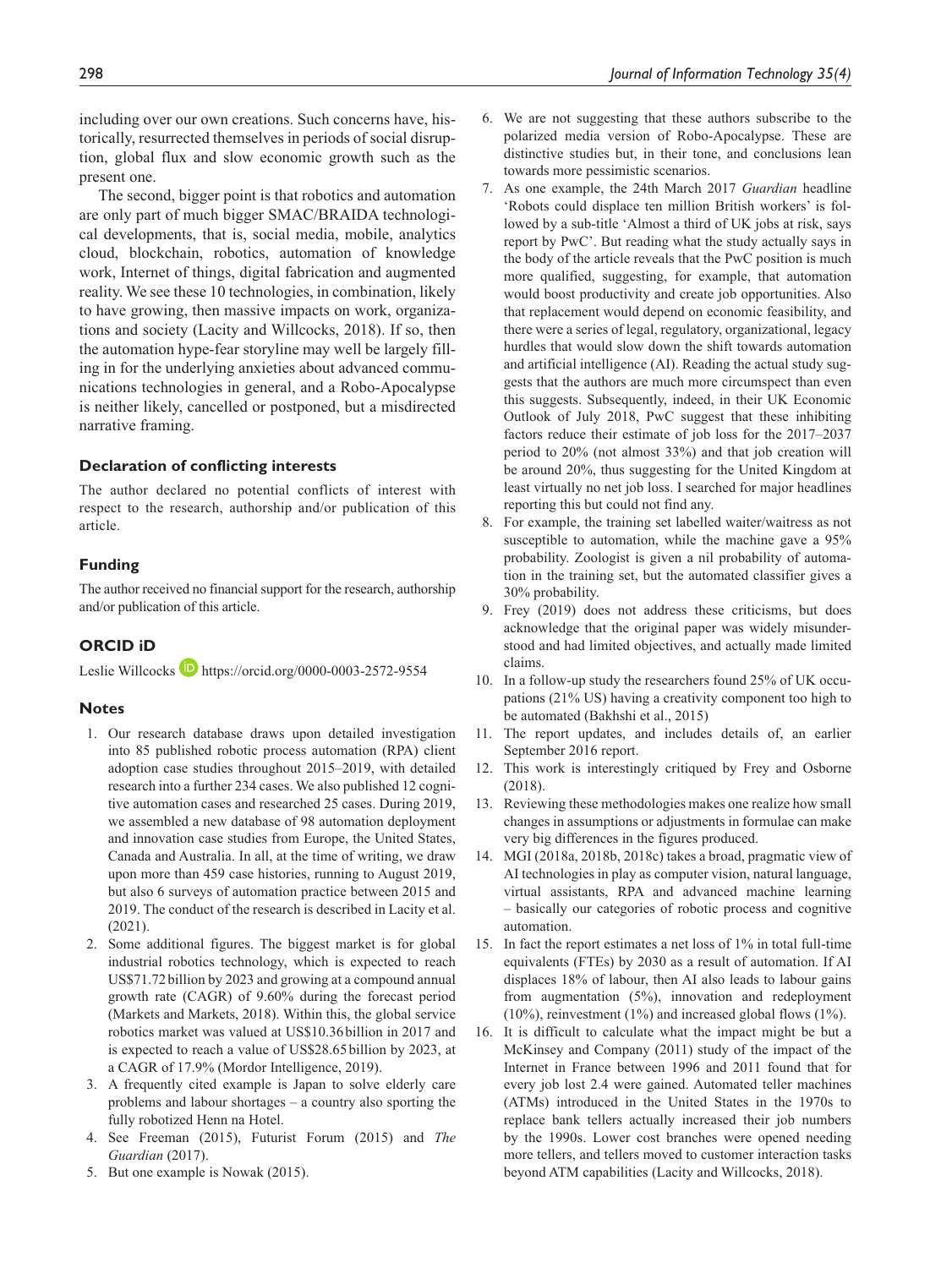- 17. They cite a study by Graetz and Michaels (2015), of industrial robots in 17 countries having no negative impact on the total working hours at the sector level. They also cite the Gregory et al. (2016) finding that computerization generated 11.6million net jobs across 27 European countries between 1999 and 2010.
- 18. Manyika et al. (2017) also raise this point. They point to five factors affecting the pace and extent of automation: technical feasibility, cost of developing and deploying, labour market dynamics – will labour continue to be cheaper or comparable; economic benefits – does the technology deliver notably superior outcomes, and regulatory and social acceptance.
- 19. Market revenues, as indicated earlier, are low, but in terms of investment in research and development, the area saw at least US\$45 billion invested during 2016–2017, with much more since.
- 20. To support this, McKinsey Global Institute (MGI; 2018a) looked at some 400 AI use cases and provided a detailed list of major real-world challenges to delivering step change performance. These included data labelling, obtaining massive comprehensive data sets, explaining results, generalizing learning, security concerns, the state of legacy data, states of work process and work flow, and skills shortages.
- 21. A 2017 report by the International Bar Association warned that legal frameworks regulating employment and safety were becoming rapidly outdated. It suggested that 'AI' will test employment law safety and insurance, and that human quotas could be needed for certain jobs (Bowcott, 2017). From 2015 to 2019 we were seeing mounting regulation, and rising concerns on privacy, safety, security (Baldwin, 2019; Willcocks and Lacity, 2016), dangers of excessive control by big providers (Zuboff, 2015, 2019) and exacerbation of social divisions through differential access to work, education and the benefits flowing from automation (MGI, 2019; World Economic Forum, 2018a).
- 22. Fast adoption included airbags, TVs and online airline booking; relatively slow adoption included dishwashers, pacemakers, cell phones and personal computers.
- 23. Healthcare, transportation, accommodation and food services, and administration and financial services feature as early adopting sectors, along with jobs focusing on repetitive physical activities, data collection and processing. On the other hand, jobs requiring higher education qualifications and non-automatable skills will attract pay premiums. Japan, the United States, France, Germany, Italy, Spain and the United Kingdom will see faster adoption than emerging economies, while cost and relatively lower wage levels in India and China will likely slow adoption (MGI, 2018a, 2018b; Price Waterhouse Coopers, 2017, 2018; Willcocks and Lacity, 2016; World Economic Forum, 2018a).
- 24. For example, a 2018 McKinsey survey found nearly half of companies had embedded at least one, and 21% more than one AI capability in their business processes, 30% were piloting and only 3% of large firms had integrated AI across their full enterprise workflows (MGI, 2018c). Even these figures must come with a caveat, because of how broadly AI was defined in the study.
- 25. As one of the major AI researchers, Aleksander (2001) in *How to Build a Mind* still points to the fundamental mindlessness and 'unknowingness' of computers and AI.
- 26. Polanyi (2009) suggested that nearly all tasks we perform rely on tacit, intuitive knowledge, which is difficult to codify and automate. In practice, this acts as a constraint on what is automatable, and is not fundamentally a paradox. The Polanyi paradox was named in Autor (2014).
- 27. Gray and Suri (2019) suggest a rising new world of work in which software manages people doing jobs that computers and automation technologies cannot do. While the boundary will continually move, there will always be the 'paradox of automation's last mile', that is, to accomplish tasks and processes not easily automatable, human strength – such as creativity, insight, social and emotional capabilities, understanding context and linguistic nuances – will be needed. All this suggests that managers will have new 'people' areas to focus on, and will need to think through, very carefully, the work redesign and skills implications when designing and deploying RPA and more advanced, complementary technologies.
- 28. See Colvin (2015), Davenport and Kirby (2016a, 2016b) and MGI (2018a).
- 29. A total of 58million in India, China and young developing economies.
- 30. Looking across the 20 biggest global economies, the projections of Manyika et al. (2017) point inexorably in this direction. On this analysis, workforce size will be too small to maintain even current per capita gross domestic product (GDP) growth over the next 50years. Over the past 50years productivity growth has been 1.8% per annum. If this rate is maintained, then the rate of GDP growth over 2015–2065 will fall by some 40%. To achieve required aggregate GDP per capita growth of 2.9%, acceleration is needed to some 2.8% compound annual productivity growth between 2015 and 2065.
- 31. Interestingly, on either early or late adoption scenarios, South Korea, China and India as well as Indonesia and Mexico will, despite automation, have economic output deficits by 2030.
- 32. In the context of automation, our findings are supported by a 2017 multi-country survey of some 1874 corporate respondents (ServiceNow, 2017). Of these executives, 70% said that the pace of work grew by at least 10% in 2016, and nearly half said it grew by 20% or more. Only 15% said that the pace of work had decreased or stayed the same. It found that by 2018, 46% of companies were going to need greater automation to handle the volume of tasks being generated. By 2020, without more automation, 86% of organizations believed they would reach their breakpoint when dealing with the volume of work would no longer be sustainable.
- 33. An earlier version of the following argument and section appears in Willcocks (2019).
- 34. On the 'solutions' side, one reviewer also pointed to 'tech entrepreneurship' – largely unforeseeable new business models creating jobs based on new information technology (IT) in the future. Again the impacts of climate change through pollution may be reaching an irreversible point where we will need to invent new technologies, around which new jobs and even industries will develop. My thanks to the reviewer for these examples. Both see additional work and jobs that did not exist before.
- 35. Bank of America Merrill Lynch report detailed in Cybersecurity Investing News 9 September 2015. Other figures from composite news sources. As another example,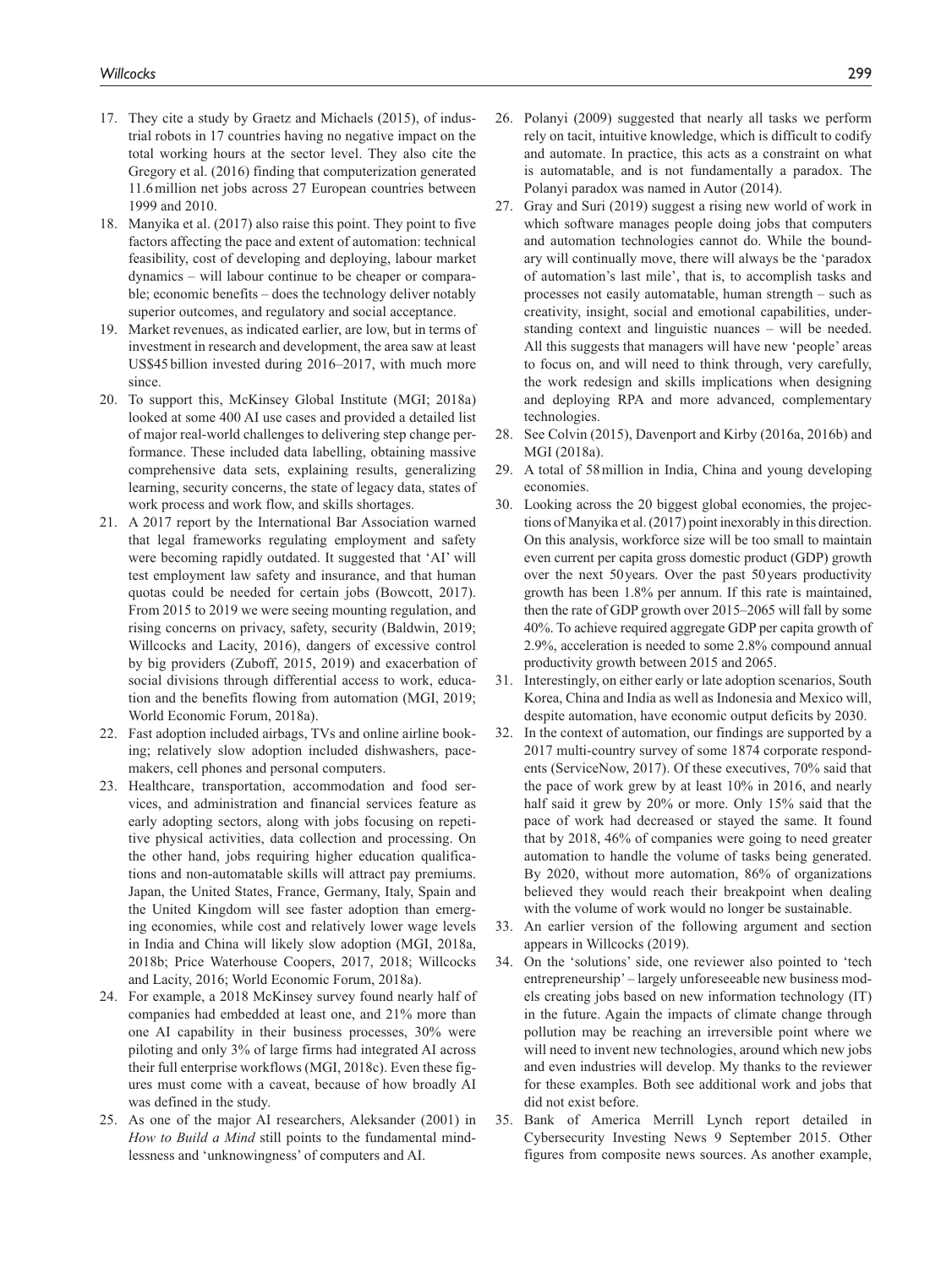concerns about fake news through social media have led to Facebook employing fact checkers in 20 countries.

- 36. Chad Brooks in Business News Daily, 16 April 2015.
- 37. David Shimkus in HR Technologist.com downloaded 6 April 2018.

#### **References**

- Aiken M (2016) *The Cyber Effect*. London: John Murray.
- Aleksander I (2001) *How to Build A Mind*. London: Weidenfeld & Nicolson.
- Aleksander I (2017) Partners of humans: A realistic assessment of the role of robots in the foreseeable future. *Journal of Information Technology* 32: 1–9.
- Alter A (2017) *Irresistible*. London: Random House.
- Arntz M, Gregory T and Zierahn U (2016) *The risk of automation for jobs in OECD countries: A comparative analysis*. OECD social employment, and migration working papers no. 189. Paris: OECD Library.
- Asian Development Bank (2018) *Asian Development Outlook 2018: How Technology Affects Jobs*. Mandaluyong, Philippines: Asian Development Bank.
- Autor D (2014) *Polanyi's paradox and the shape of employment growth*. Working paper 20485. Cambridge, MA: National Bureau of Economic Research.
- Bakhshi H, Frey C and Osborne M (2015) Creativity versus robots: The creative economy and the future of employment. Nesta report, Nesta, London, April.
- Baldwin R (2019) *The Globotics Upheaval: Globalization, Robotics and the Future of Work*. London: Weidenfeld & Nicolson.
- Boden M (2016) *AI: Its Nature and Future*. Oxford: Oxford University Press.
- Bowcott A (2017) Robot revolution will be a legal minefield, report says. *The Guardian*, 4 April. Available at: https://www. theguardian.com/technology/2017/apr/04/innovation-in-aicould-see-governments-introduce-human-quotas-study-says.
- Bowles J (2014) The computerization of European jobs. *Bruegel*, 24 July. Available at: https://bruegel.org/2014/07/the-computerisation-of-european-jobs (accessed 14 September 2019).
- Brennen S, Howard P and Nielsen R (2019) *An Industry-led Debate: How UK Media Cover Artificial Intelligence*. Oxford: Reuters Institute.
- Broussard M (2018) *Artificial Unintelligence: How Computers Misunderstand the World*. Cambridge, MA: MIT Press.
- Brynjolfsson E and McAfee A (2015) *The Second Machine Age*. New York: W.W. Norton.
- Burgess A (2018) *An Executive Guide to Artificial Intelligence*. London: Palgrave Macmillan.
- Chui M, Manyika J and Miramehdi M (2015) Four fundamentals of workplace automation. *McKinsey Quarterly*, 1 November. Available at: https://www.mckinsey.com/business-functions/ mckinsey-digital/our-insights/four-fundamentals-of-workplace-automation (accessed 12 May 2020).
- Colvin G (2015) *Humans Are Underrated*. London: Nicholas Brealey.
- Crafts N (2004) Steam as a general purpose technology: A growth accounting perspective. *Economic Journal* 114: 338–351.
- Davenport T and Kirby J (2016a) Just How Smart Are Smart Machines? *MIT Sloan Management Review* 57(3): 20–25.
- Davenport T and Kirby J (2016b) *Only Humans Need Apply*. New York: HarperCollins.
- Deloitte (2016) *Transformers: How Machines Are Changing Every Sector of the UK Economy*. London: Deloitte.
- Dobbs R, Manyika J and Woetzel J (2015) *No Ordinary Disruption*. New York: Public Affairs.
- Executive Office of the President of the United States of America (2016a) *Artificial Intelligence, Automation and the Economy*. Washington, DC: Executive Office of the President and National Science and Technology Council.
- Executive Office of the President of the United States of America (2016b) *Preparing for the Future of Artificial Intelligence*. Washington, DC: Executive Office of the President and National Science and Technology Council.
- Felstead A, Gallie D, Green F, et al. (2013) *Work Intensification in Britain: First Findings from the Skills and Employment Survey 2012*. London: Centre for Learning and Life Chances in Knowledge Economies and Societies, Institute of Education.
- Finnegan D and Willcocks L (2007) *Implementing CRM: From Technology to Knowledge*. Chichester: Wiley.
- Ford M (2015) *The Rise of the Robots*. New York: Basic Books.
- Forrester Research (2017) *The Future of Jobs: Working Side-by Side with Robots*. New York: Forrester Research.
- Freeman (2015) *Who Owns the Robots Rules the World*. Bonn: IZA World of Labor.
- Frey C (2019) *The Technology Trap*. Oxford: Oxford University Press.
- Frey C and Osborne M (2013) The future of employment: How susceptible are jobs to computerization? Oxford working paper, Oxford University, Oxford, September.
- Frey C and Osborne M (2017) The future of employment: How susceptible are jobs to computerization? *Technological Forecasting and Social Change* 114: 254–280.
- Frey C and Osborne M (2018) *Automation and the Future of Work: Understanding the Numbers*. Oxford: Oxford Martin School.
- Futurist Forum (2015) How the robots will take your job and kill the economy. *Fast Company*, 26 February. Available at: https://www.fastcompany.com/3042540/how-the-robotswill-take-your-job-and-kill-the-economy (accessed 12 May 2020).
- Ganz J, Reinsel D and Rydning J (2017) *Data Age 2025: The Evolution of Data to Life-Critical*. New York: IDC.
- Gazzaley A and Rosen L (2016) *The Distracted Mind: Ancient Brains in a High-Tech World*. Boston, MA: MIT Press.
- Graeber D (2015) *The Utopia of Rules: On Technology, Stupidity and the Secret Joys of Bureaucracy*. Brooklyn, NY: Melville House.
- Graeber D (2018) *Bullshit Jobs*. London: Penguin Random House.
- Graetz G and Michaels G (2015) *Robots at work*. LSE discussion paper 1335. London: Centre for Economic Performance.
- Gray M and Suri S (2019) *Ghost Work: How to Stop Silicon Valley from Building a New Global Underclass*. Boston, MA: Houghton Mifflin Harcourt.
- Gregory T, Salomons A and Zierahn U (2016) *Racing with or against the machine? Evidence from Europe*. ZEW discussion paper no. 16-053. Mannheim: Centre for European Economic Research.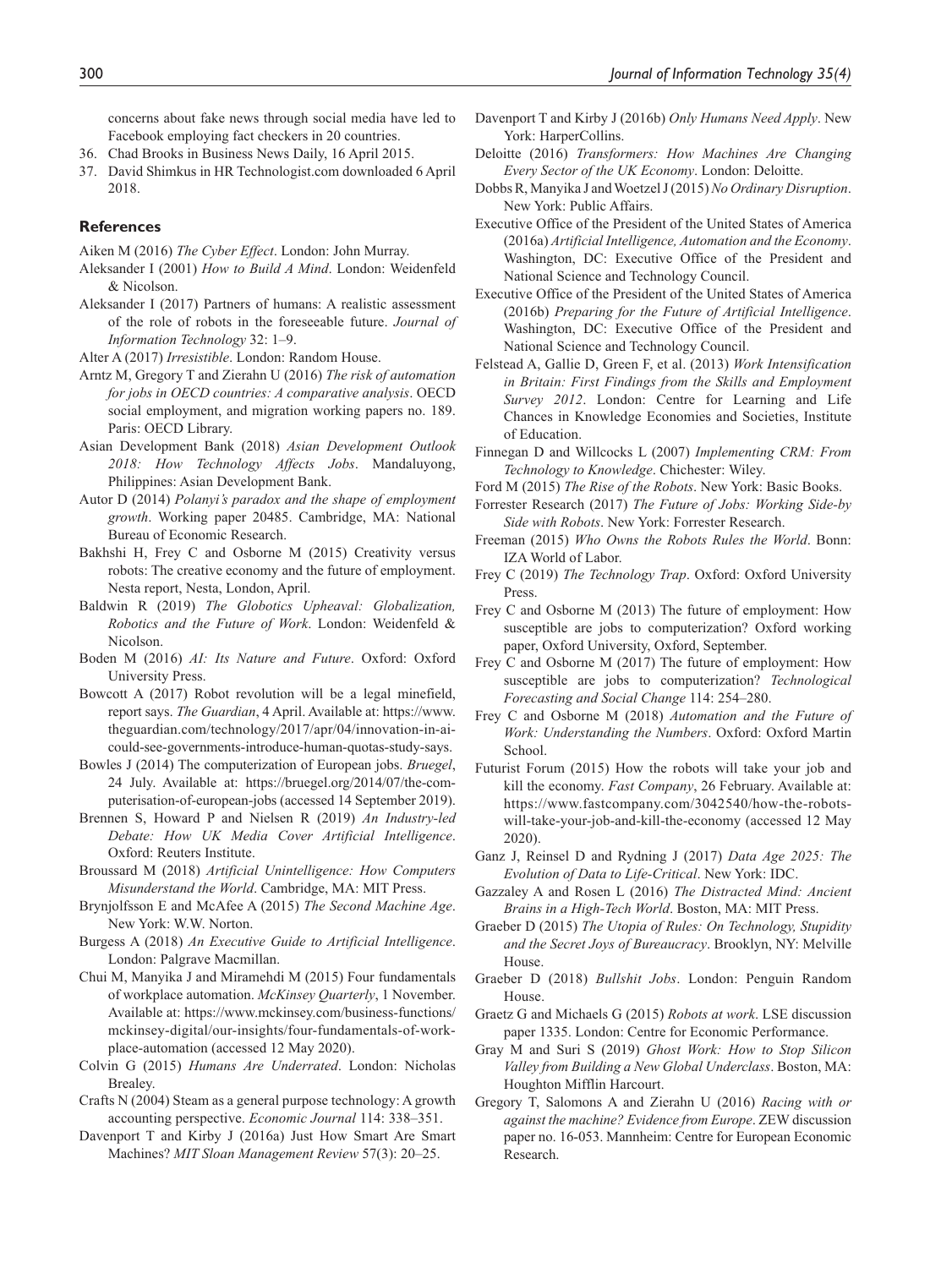- IDC (2019) ICT spending forecast. Available at: www.idc.com/ promo/global-ict-spending/forecast (accessed 13 February 2019).
- Kahneman D (2011) *Thinking Fast and Slow*. New York: Palgrave Macmillan.
- Kelly K (2016) *The Inevitable: Understanding the 12 Technological Forces that Will Shape Our Future*. New York: Viking.
- Korunka C and Kubicek B (eds) (2017) *Job Demands in a Changing World of Work*. New York: Springer.
- Lacity M and Willcocks L (2017) *Robotic Process Automation and Risk Mitigation: The Definitive Guide*. Stratford: SB Publishing.
- Lacity M and Willcocks L (2018) *Robotic and Cognitive Automation: The Next Phase*. Stratford: SB Publishing.
- Lacity M, Willcocks L and Gozman D (2021) Influencing information systems practice: The action principles approach applied to robotic process and cognitive automation. *Journal of Information Technology*, (forthcoming).
- McKinsey and Company (2011) *The Internet's Impact on the French Economy: How the Internet Is Transforming Our Country*. Paris: McKinsey and Company.
- McKinsey Global Institute (MGI) (2017) *Jobs Lost, Jobs Gained: Workforce Transitions in a Time of Automation*. San Francisco, CA; Chicago, IL; Brussels; London: McKinsey and Company.
- McKinsey Global Institute (MGI) (2018a) *Notes from the AI Frontier: Insights from Hundreds of Use Cases*. San Francisco, CA; Chicago, IL; Brussels; London: McKinsey and Company.
- McKinsey Global Institute (MGI) (2018b) *Notes from the AI Frontier: Modeling the Impact of AI on the World Economy*. San Francisco, CA; Chicago, IL; Brussels; London: McKinsey and Company.
- McKinsey Global Institute (MGI) (2018c) The promise and challenge of the age of artificial intelligence. In: *McKinsey briefing note for the European Union Tallinn digital summit*. Available at: https://www.mckinsey.com/~/media/ McKinsey/Featured%20Insights/Artificial%20Intelligence/ The%20promise%20and%20challenge%20of%20the%20 age%20of%20artificial%20intelligence/The-promise-andchallenge-of-the-age-of-artificial-intelligence-In-Brief.ashx (accessed 12 May 2020).
- McKinsey Global Institute (MGI) (2019) Navigating a world of disruption. In: *Briefing note prepared for the World Economic Forum*, Davos. Available at: https://www.mckinsey.com/~/ media/mckinsey/featured%20insights/innovation/navigating%20a%20world%20of%20disruption/mgi-briefing-notenavigating-a-world-of-disruption-jan-2019.ashx (accessed 12 May 2020).
- Madsbjerg C (2017) *Sensemaking: What Makes Human Intelligence Essential in the Age of Algorithms*. London: Little, Brown and Company.
- Manyika J, Chui M, Miremadi M, et al. (2017) *A Future That Works: Automation, Employment and Productivity*. San Francisco, CA; Chicago, IL; Brussels; London: McKinsey and Company.
- Markets and Markets (2018) *Industrial Robotics Market by Type (Articulated, Cartesian, SCARA, Parallel, Collaborative Robots), Industry (Automotive, Electrical &Electronics, Metals*

*& Machinery, Pharmaceuticals & Cosmetics), and Geography: Global Forecast to 2023*. Pune, India: Markets and Markets.

- Mokyr J, Vickers C and Ziebarth N (2015) The history of technology anxiety and the future of economic growth: Is this time different? *Journal of Economic Perspectives* 29(3): 31–50.
- Mordor Intelligence (2019) Available at: https://www.mordorintelligence.com/ (accessed 12 May 2020).
- National Academies of Science, Engineering and Medicine (2017) *Information Technology and the US Workforce: Where Are We and Where Do We Go from Here?* Washington, DC: National Academies Press.
- Nowak P (2015) *Humans 3.0: The Upgrading of the Species*. London: HarperCollins.
- OECD (2016) *Automation and Independent Work in a Digital Economy* (Policy brief on the future of work). Brussels: OECD.
- O'Leary D (2008) Gartner's hype cycle and information systems research. *International Journal of Accounting Information Systems* 9(4): 240–252.
- Polanyi M (2009) *The Tacit Dimension*. Chicago, IL: University of Chicago Press.
- Polson N and Scott J (2018) *AIQ*. London: Penguin Random House.
- Price Waterhouse Coopers (2017) *UK Economic Outlook: Will Robots Steal Our Jobs?* London: Price Waterhouse Coopers.
- Price Waterhouse Coopers (2018) *UK Economic Outlook: What Will Be the Net Impact of AI and Related Technologies on Jobs in the UK?* London: Price Waterhouse Coopers.
- Reese B (2018) *The Fourth Age: Smart Robots, Conscious Computers and the Future of Humanity*. New York: Atria Books.
- Seddon P, Shanks G and Willcocks L (eds) (2003) *Second Wave Enterprise Resource Planning Systems: Implementing for Effectiveness*. Cambridge: Cambridge University Press.
- Service Now (2017) *Today' state of work: At the breaking point*. Santa Clara, Service Now, white paper, October.
- Statista (2019) Available at: https://statista.com/statistics (accessed 13 February 2019).
- Stewart I, Debapratim D and Cole A (2015) *Technology and People: The Great Job Creating Machine*. London: Deloitte.
- *The Guardian* (2017) Robots could displace 10m. British workers. March 24. Available at: https://www.theguardian. com/technology/2017/mar/24/millions-uk-workers-riskreplaced-robots-study-warns.
- Wajcman J and Rose E (2011) Constant connectivity: Rethinking interruptions at work. *Organization Studies* 32(7): 941–962.
- Walsh T (2017) *Android Dreams: The Past, Present and Future of Artificial Intelligence*. Glasgow: Hurst.
- Walsh T (2018) *2062: The World That AI Made*. Melbourne, VIC, Australia: La Trobe University Press.
- Willcocks L (2019) Hidden in plain sight: The ghost in the automation and future of work debate. *LSE Business Review*, 30 September. Available at: www.lse.ac.uk (accessed 12 May 2020).
- Willcocks L and Lacity M (2016) *Service Automation, Robots and the Future of Work*. Stratford: SB Publishing.
- Willcocks L, Cullen S and Craig A (2009) *The Outsourcing Enterprise: From Cost Management to Collaborative Innovation*. London: Palgrave Macmillan.